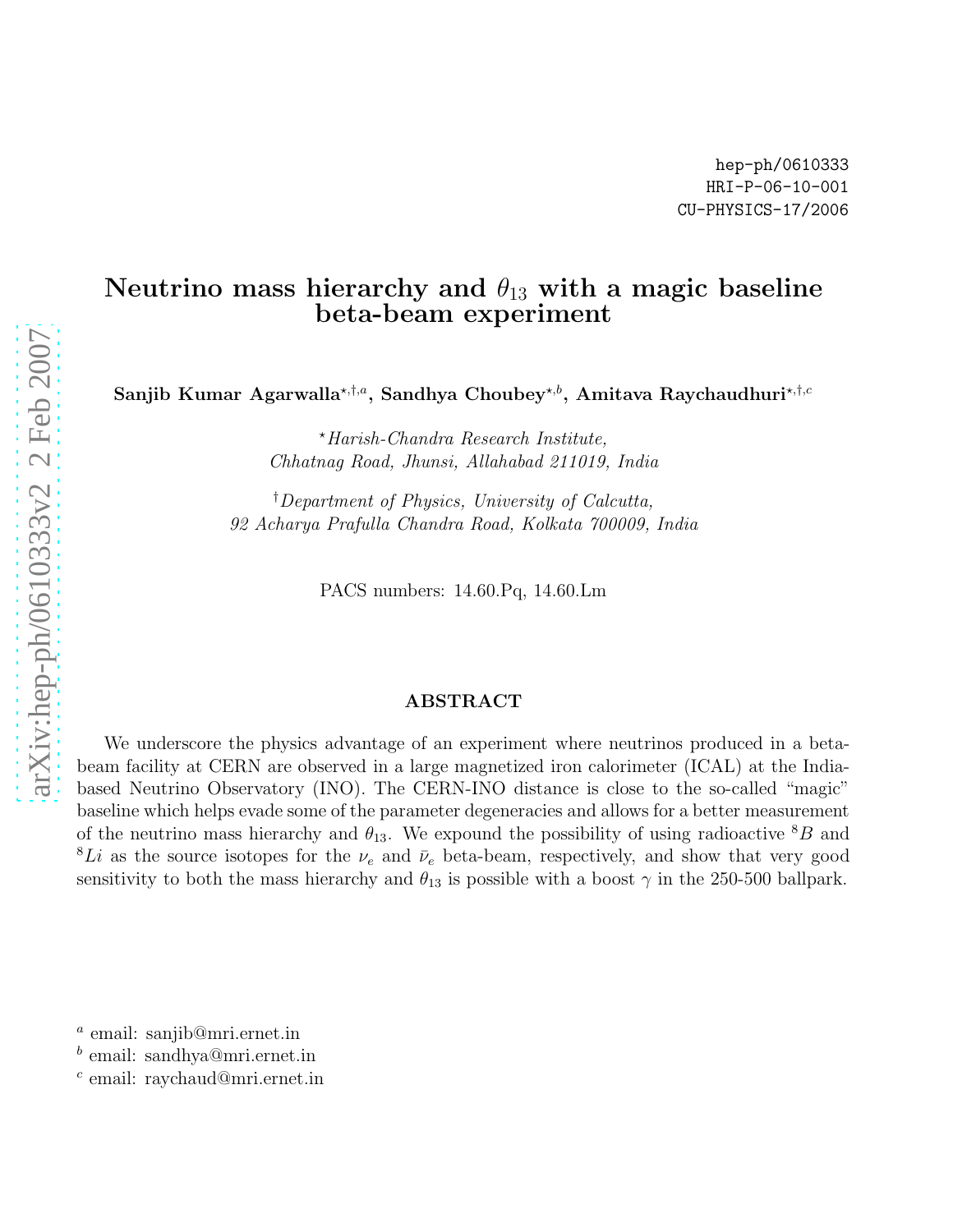# 1 Introduction

Spectacular results from a series of experiments involving solar [1], atmospheric [2], reactor [3], and accelerator [4, 5] neutrinos have firmly established neutrino oscillations and heralded the precision era in neutrino physics. Next generation experiments have been planned/proposed world-wide to further pin down the values of the oscillation parameters,  $\Delta m_{21}^2$ <sup>1</sup> and  $\theta_{12}$  for solar neutrinos and  $\Delta m_{31}^2$  and  $\theta_{23}$  for atmospheric neutrinos. However, a vital task to be undertaken in the immediate future is the determination of the hitherto unknown mixing angle  $\theta_{13}^2$ . Discovery of a non-zero value for  $\theta_{13}$  would open up the possibility of observing CP-violation in the lepton sector. Another outstanding problem concerns the ordering of the neutrino mass states, aka, the neutrino mass hierarchy. If Nature entertains a large enough mixing angle  $\theta_{13}$ , it could be possible to ascertain  $sgn(\Delta m_{31}^2)$  and hence the neutrino mass hierarchy<sup>3</sup>.

The neutrino mass hierarchy can be probed in terrestrial experiments through matter effects [8, 9, 10]. Large matter effects are known to exist in the oscillation probability  $\nu_e \to \nu_\mu$  ( $P_{e\mu}$ ). Since it also provides the best way of determining the mixing angle  $\theta_{13}$  and the CP phase,  $\delta_{CP}$ , it has been popularly hailed as the "golden channel" [11]. The  $P_{e\mu}$  channel can be studied in experiments which use an initial  $\nu_e$  (or  $\bar{\nu}_e$ ) beam and a detector which can efficiently see muons<sup>4</sup>. An absolutely pure and intense  $\nu_e$  (or  $\bar{\nu}_e$ ) flux can be produced using "Beta Beams" (β-beam) [12]. There is a possibility of such a facility coming up at the CERN accelerator complex and an international R&D effort is underway to check the feasibility of this proposal [13]. The Tevatron at FNAL has also been discussed as a potential accelerator for producing  $\beta$ -beams. Most studies involving beta-beams have concentrated on using megaton water Cerenkov detectors for observing oscillations through muons produced *via*  $\nu_{\mu}$  (or  $\bar{\nu}_{\mu}$ ). The reason is that these analyses consider low to medium values for the acceleration of the  $\beta$  unstable ions which create a relatively low energy (anti)neutrino beam. The detector therefore should be capable of observing the resultant low energy muons efficiently and unambiguously. Water Cerenkov detectors are particularly well suited for this. However, in contrast to most of the previous work involving  $\beta$ -beams, which have mainly shown the physics potential of these kinds of experiments in determining  $\theta_{13}$  and  $\delta_{CP}$ , in this paper we are especially interested in deciphering the neutrino mass hierarchy and  $\theta_{13}$ simultaneously. To that end, we suggest a  $\beta$ -beam with (anti)neutrino energies where we expect the largest earth matter effects, that is, energies in the multi-GeV regime. These high energy  $\nu_{\mu}$ (or  $\bar{\nu}_{\mu}$ ) can be very efficiently observed in large magnetized iron detectors, such as the envisaged ICAL detector at the India-based Neutrino Observatory [14].

A serious complication with all long baseline experiments involving the golden  $P_{e\mu}$  channel arises from degeneracies which manifest in three forms:

<sup>&</sup>lt;sup>1</sup>We define  $\Delta m_{ij}^2 = m_i^2 - m_j^2$ .

<sup>&</sup>lt;sup>2</sup>Currently, only an upper bound  $(\sin^2 2\theta_{13} < 0.17$  at  $3\sigma$  [6, 7]) exists.

<sup>&</sup>lt;sup>3</sup>The neutrino mass hierarchy is termed "normal" ("inverted") if  $\Delta m_{31}^2$  is positive (negative). Note that the terms normal and inverted "hierarchy" in this article refers to the neutrino mass ordering only, *i.e.*, whether  $\nu_3$  is heavier or lighter than  $\nu_2$ , and our discussions are valid even for a quasi-degenerate neutrino mass spectrum.

<sup>&</sup>lt;sup>4</sup>This is complementary to the standard accelerator beams where the initial (anti)neutrino flux consists of  $\nu_{\mu}$ (or  $\bar{\nu}_{\mu}$ ) and where the relevant channel is the probability  $P_{\mu e}$ . Produced from decay of accelerated pions, these conventional (anti)neutrino beams suffer from an additional hurdle of an intrinsic  $\nu_e$  ( $\bar{\nu}_e$ ) contamination, which poses a serious problem of backgrounds. A  $\beta$ -beam is comprised of pure  $\nu_e$  (or  $\bar{\nu}_e$ ).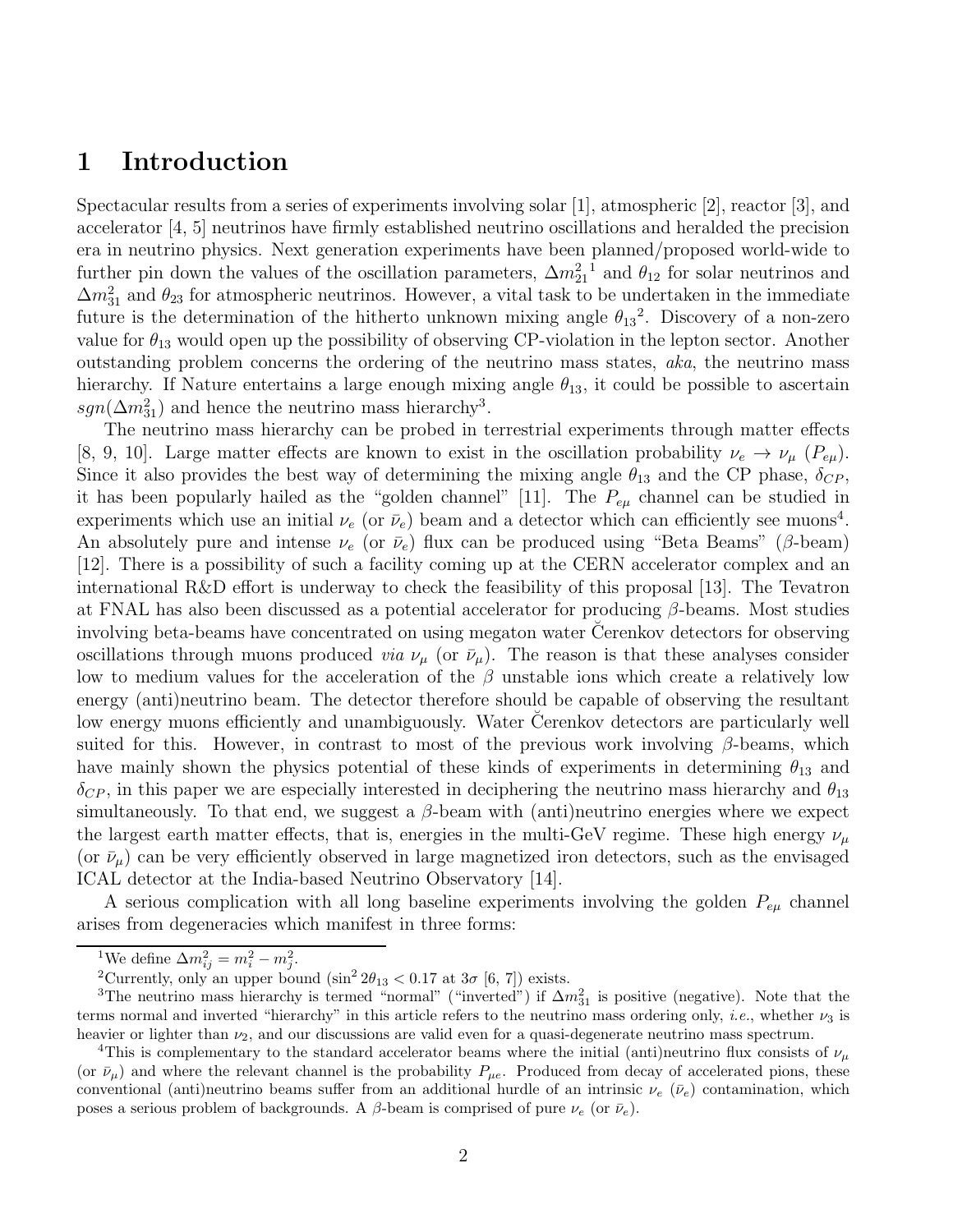- the  $(\theta_{13}, \delta_{CP})$  intrinsic degeneracy [15],
- the  $(sgn(\Delta m_{31}^2), \delta_{CP})$  degeneracy [16],
- the  $(\theta_{23}, \pi/2 \theta_{23})$  degeneracy [17].

This leads to an eight-fold degeneracy [18], with several spurious or "clone" solutions in addition to the true one and severely deteriorates the sensitivity of any experiment. It has been shown [18, 19] that the problem of clone solutions due the first two types of degeneracies can be evaded by choosing the baseline of the experiment equal to the characteristic refraction length due to the matter inside earth [8, 18, 19, 20]. This special value goes by the colloquial name "magic baseline" [19]. As we will discuss in detail later, at this baseline the sensitivity to the mass hierarchy and, more importantly,  $\theta_{13}$ , goes up significantly [19, 21], while the sensitivity to  $\delta_{CP}$  is absent.

Interestingly, the CERN-INO distance of 7152 km happens to be tantalizingly close to the magic baseline. This large baseline also enhances the matter effect and requires traversal through denser regions of the earth. Thus, for neutrinos (antineutrinos) with energies in the range 3-8 GeV sizable matter effects are induced if the mass hierarchy is normal (inverted). A unique aspect of this set-up is the possibility of observing near-resonant matter effects in the  $\nu_e \rightarrow \nu_\mu$  channel. In fact, to our knowledge, what we propose here is the only experimental situation where nearresonant matter effects can be effectively used in a long baseline experiment to study the neutrino mass matrix. We show in this paper that the presence of this near-maximal earth matter effect not only maximizes the sensitivity to the neutrino mass hierarchy, it also gives the experiment an edge in the determination of the mixing angle  $\theta_{13}$ . The increase in the probability  $P_{e\mu}$  due to near-resonant matter effects, compensates for the fall in the  $\beta$ -beam flux due to the very long baseline, so that one can achieve sensitivity to  $\theta_{13}$  and mass hierarchy which is comparable, even better, than most other proposed experimental set-ups. Therefore a  $\beta$ -beam experiment with its source at CERN and the detector at INO could emerge as a powerful tool for a simultaneous determination of the neutrino mass hierarchy and  $\theta_{13}$ .

In [22] such an experimental set-up was considered for the first time and the physics potential explored. It was demonstrated that both the neutrino mass hierarchy as well as  $\theta_{13}$  may be probed through such a set-up. The ions considered for the  $\beta$ -beam in that work were the most commonly used <sup>18</sup>Ne (for  $\nu_e$ ) and <sup>6</sup>He (for  $\bar{\nu}_e$ ). One requires very high values of the Lorentz boost for these ions ( $\gamma \sim 10^3$ ) because the energy E of the beam has to be in the few GeV range to enable detection in the ICAL detector, which is expected to have a threshold of about 1 GeV<sup>5</sup>. Such high values of  $\gamma$ , although possible in principle, might turn out to be very difficult to realize. Very recently two other ions, <sup>8</sup>B (for  $\nu_e$ ) and <sup>8</sup>Li (for  $\bar{\nu}_e$ ), have been projected as viable options for the  $\beta$ -beam source [23]. The main advantage that these ions offer is their substantially higher end-point energy,  $E_0$ . This allows one to access  $E \sim$  few GeV very easily with medium values of  $\gamma$ , that could be possible to achieve with either the existing CERN technology, or with the projected upgrades. The physics potential of these alternative ions to study standard neutrino oscillation parameters in the context of a CERN to Gran Sasso  $\beta$ -beam experiment has been expounded in [24], while in [25] they have been studied to test R-parity violating SUSY.

<sup>&</sup>lt;sup>5</sup>Most studies on the physics reach of  $\beta$ -beam experiments have energies in the few hundred MeV range.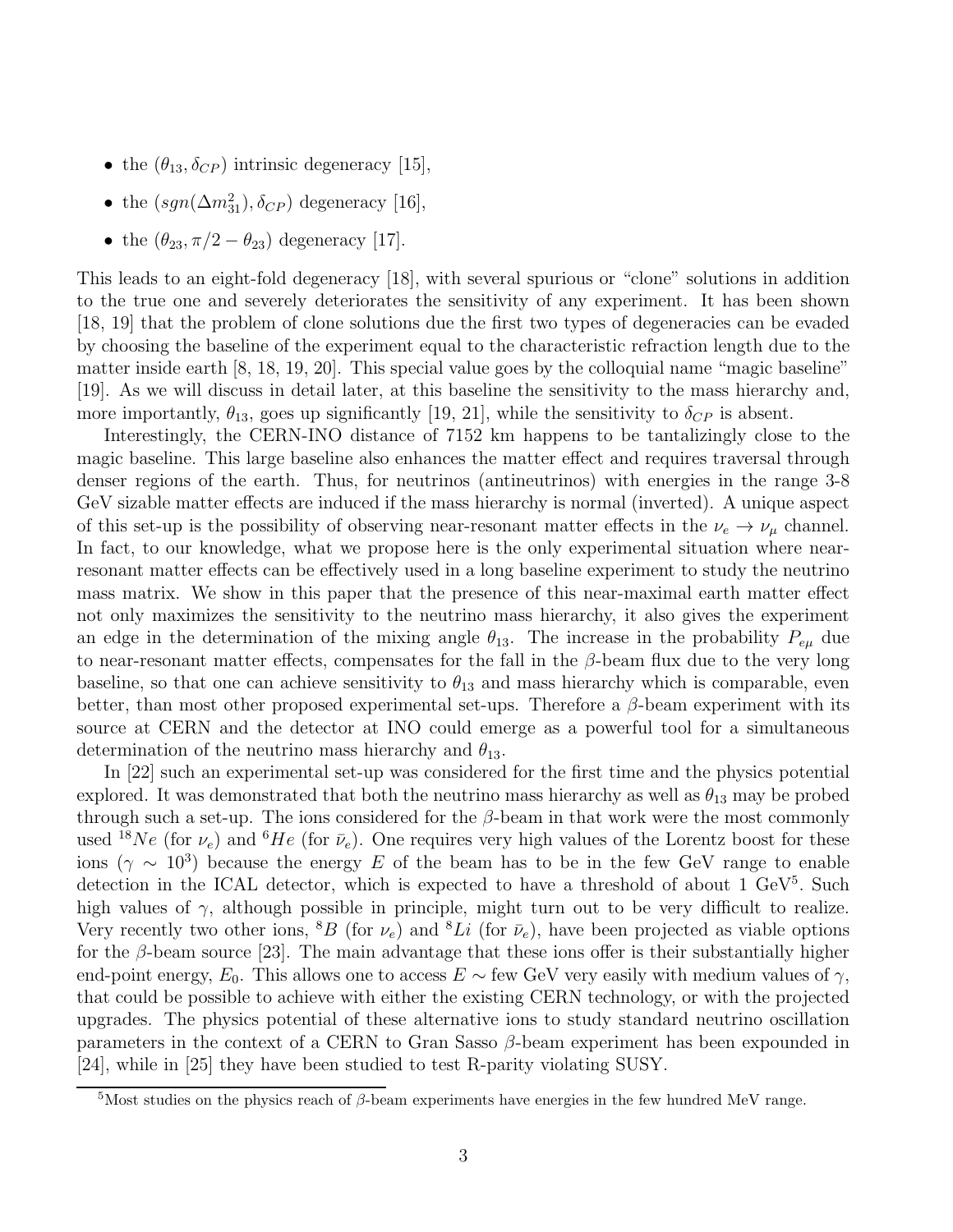

Figure 1: The unoscillated  $\nu_e$  spectrum at INO-ICAL from the <sup>8</sup>B (left-hand panel) and <sup>18</sup>Ne (right-hand panel) β-beam source at CERN, for three different choices of the boost factor  $\gamma = 250$ (black dot-dashed curve), 350 (blue dashed curve), and 500 (red solid curve).

In this paper we will work with  ${}^{8}B$  and  ${}^{8}Li$  as the candidate ions for the  $\beta$ -beam source at CERN and ICAL at INO as the far detector. We perform a  $\chi^2$  analysis of the projected data in a future CERN-INO  $\beta$ -beam experiment and present our results for three plausible benchmark values of the Lorentz boost factor  $\gamma$ . We begin in section 2 with a brief description of the  $\beta$ beam produced at the source. In section 3 we discuss the oscillation probability and highlight the importance of the magic baseline and the near-resonant matter effects in the  $P_{e\mu}$  channel. Section 4 contains our results for the event rate expected in the ICAL detector. In section 5 we present the details of the statistical analysis used. The sensitivity of the results on the mixing angle  $\theta_{13}$ are presented in section 6, while section 7 focuses on the sensitivity to the neutrino mass hierarchy. In section 8 we consider exploiting the potential of muon charge identification at ICAL at INO through a  $\beta$ -beam running simultaneously in both the  $\nu_e$  and  $\bar{\nu}_e$  mode. We end in section 9 with our conclusions.

# 2 The β-Beam Fluxes

The concept of a  $\beta$ -beam was proposed by Zucchelli [12, 26]. The idea is to produce a pure, intense, collimated beam of  $\nu_e$  or  $\bar{\nu}_e$  through the beta decay of highly accelerated and completely ionized radioactive ions circulating in a storage ring [27]. The resultant beam therefore comprises only of  $\nu_e$  (or  $\bar{\nu}_e$ ) and has definite characteristics, determined by the well known beta decay spectrum and the Lorentz boost factor. The former feature results in very low backgrounds while the latter ensures that there are essentially negligible flux systematics. This proposal is being studied in depth and fully exploits the existing CERN accelerator complex. The main future challenge lies in manufacturing an intense proton driver and a hippodrome-shaped decay ring which are at the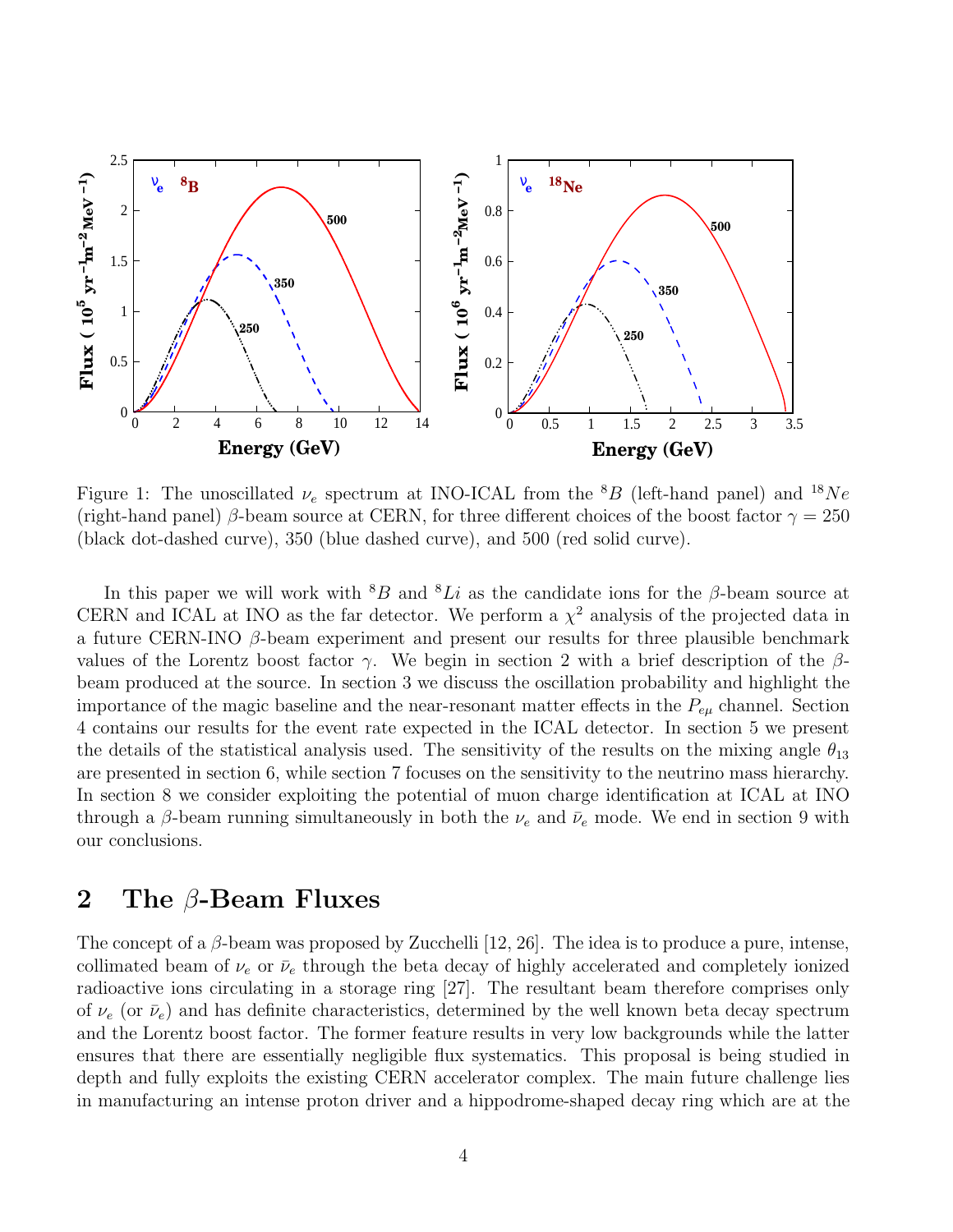

Figure 2: Same as in Fig. 1, but for the  $\bar{\nu}_e$  spectrum from <sup>8</sup>Li (left-hand panel) and <sup>6</sup>He (righthand panel) source.

core of this program.

#### 2.1 The Beta Decay Spectrum

In the rest frame of the radioactive ion the beta decay spectrum is given by

$$
\frac{d^2\Gamma^*}{d\Omega^* dE^*} = \frac{1}{4\pi m_e^5 f \tau} (E_0 - E^*) E^* \sqrt{(E_0 - E^*)^2 - m_e^2},\tag{1}
$$

where  $m_e$  is the electron mass,  $E_0$  the electron total end-point energy,  $E^*$  and  $\tau$  are the neutrino energy and lifetime of the decaying ion respectively in the latter's rest frame and  $f$  is a function of  $m_e/E_0$ . In the lab frame, the flux of the unoscillated β-beam at the detector is given by

$$
\phi(E,\theta) = \frac{1}{4\pi L^2} \frac{N_\beta}{m_e^5 f} \frac{1}{\gamma (1 - \beta \cos \theta)} (E_0 - E^*) E^{*2} \sqrt{(E_0 - E^*)^2 - m_e^2},\tag{2}
$$

where L is the distance between the source and detector,  $N_{\beta}$  are the number of useful decays in the storage ring per unit time,  $\theta$  is the angle between the neutrino flight direction and the direction in which the ions are boosted<sup>6</sup> and  $\gamma$  is the Lorentz boost such that  $E^* = \gamma E(1 - \beta \cos \theta)$ , E being the neutrino energy in the lab frame. The maximum energy of neutrinos produced by a β-beam with a Lorentz factor  $\gamma$  is given by

$$
E_{\text{max}} = \frac{(E_0 - m_e)}{\gamma (1 - \beta \cos \theta)}.
$$
\n(3)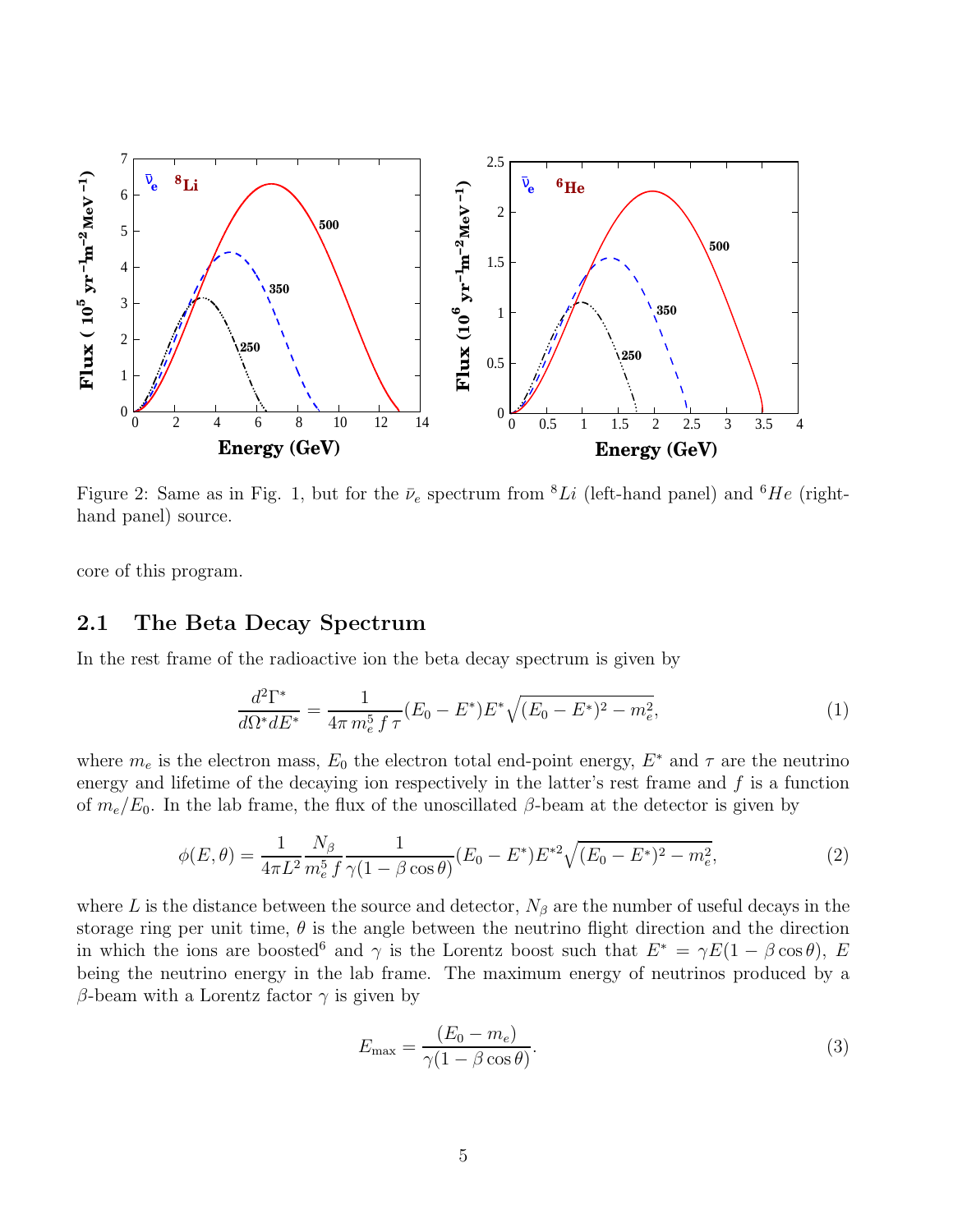| Ion             | S.   | (MeV)<br>$E_0$ |           | Decay fraction | Beam          |
|-----------------|------|----------------|-----------|----------------|---------------|
| $^{18}_{10}Ne$  | 2.41 | 3.92           | 820.37    | $92.1\%$       | $\nu_e$       |
| ${}^{6}_{9}He$  |      | 4.02           | 934.53    | 100%           | $\bar{\nu}_e$ |
| ${}_{5}^{8}B$   |      | 14.43          | 600684.26 | 100%           | $\nu_e$       |
| ${}^{8}_{2}$ Li | .20  | 13.47          | 425355.16 | $100\%$        | $\bar{\nu}_e$ |

Table 1: Beta decay parameters: lifetime  $\tau$ , electron total end-point energy  $E_0$ , f-value and decay fraction for various ions [29].

#### 2.2 Candidate Ions for the  $\beta$ -beam

From Eq. (2) it is seen that the total flux and energy of the  $\beta$ -beam at the far detector depends mainly on the end point energy  $E_0$  of the beta decay ion and the Lorentz boost factor  $\gamma$ . The flux increases as both  $E_0$  and  $\gamma$  increase. Larger  $\gamma$  results in better collimation of the impinging flux, thereby increasing the statistics. The spectrum also shifts to larger energies as  $E_0$  and  $\gamma$  increase. The neutrino cross section in the detector increases with energy, so for the same total flux a harder spectrum further enhances the statistics. Since the flux falls as  $1/L^2$  as the source-detector distance increases, high values of either  $E_0$  or  $\gamma$  or both are needed to have sizable number of events at the far detector.  $E_0$  is an intrinsic property of the decaying ion while  $\gamma$  is restricted by the nature of the accelerators and the machine design. The other desired properties which the ion should have include high production yield, large decay fraction, and a life time that is long enough to allow the ions to be adequately accelerated. It is also easier to store larger number of lower-Z isotopes in the storage ring [28]. In Table 1 we show the characteristic features of the four different ions which have been discussed in the literature as possible candidates for the  $\beta$ -beam. While <sup>18</sup>Ne and <sup>8</sup>B are  $\beta^+$  emitters (producing a  $\nu_e$  beam), <sup>6</sup>He and <sup>8</sup>Li are  $\beta^-$  emitters (producing a  $\bar{\nu}_e$  beam). They all have comparable life times, conducive to the requirements necessary for the  $\beta$ -beam, very high (or maximal) decay fraction and very low  $A/Z$  ratio. Note that the end-point energies,  $E_0$ , for  ${}^{8}B$  and  ${}^{8}Li$  are much larger than those for  ${}^{18}Ne$  and  ${}^{6}He$ .

In this paper we are interested in the physics potential of an experimental set-up with a  $\beta$ beam at CERN and a large magnetized iron detector in India. For such a large baseline, one needs a very high value of  $\gamma$ , both to cross the detector energy threshold as well as to get reasonable statistics in the detector. In particular, with <sup>6</sup>He (or <sup>18</sup>Ne) as the source ion, one needs  $\gamma \gtrsim 1000$ . Such high values of  $\gamma$  can only be achieved by using the LHC itself. As noted above,  $E_0$  for the alternative options for the radioactive ion source ( ${}^{8}B$  and  ${}^{8}Li$ ) is higher by a factor of about four. This means that it should be possible to produce high intensity, high energy beams with  ${}^{8}B$ and  ${}^{8}Li$  for a much lower boost factor<sup>7</sup>. We show in Fig. 1 the  ${}^{8}B$  (left-hand panel) and  ${}^{18}Ne$ (right-hand panel)  $\beta$ -beam flux expected at INO as a function of the  $\nu_e$  energy, for three different benchmark values of  $\gamma$ . Fig. 2 shows the corresponding spectra for the <sup>8</sup>Li (left-hand panel) and <sup>6</sup>He (right-hand panel)  $\bar{\nu}_e$  β-beam. Note that even though apparently it might seem from the

<sup>&</sup>lt;sup>6</sup>We work with the on-axis flux for which  $\theta = 0$ .

<sup>7</sup>The loss in collimation is not significant as we show later.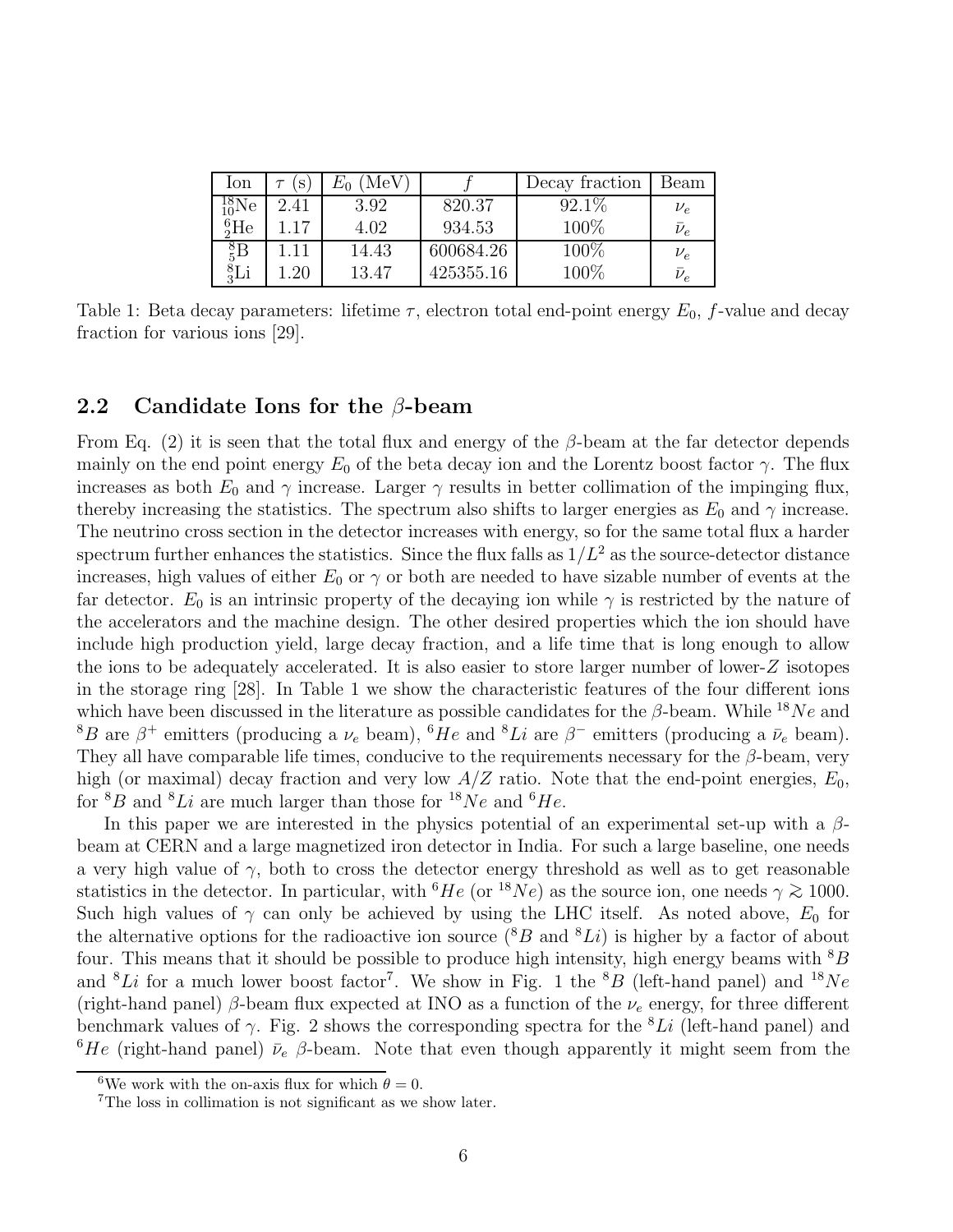$$
|\Delta m_{31}^2| = 2.5 \times 10^{-3} \text{ eV}^2
$$
  
\n
$$
\sin^2 2\theta_{23} = 1.0
$$
  
\n
$$
\Delta m_{21}^2 = 8.0 \times 10^{-5} \text{ eV}^2
$$
  
\n
$$
\sin^2 \theta_{12} = 0.31
$$
  
\n
$$
\delta_{CP} = 0
$$

Table 2: Chosen benchmark values of oscillation parameters, except  $\sin^2 2\theta_{13}$ .

figures that the  $\nu_e$  ( $\bar{\nu}_e$ ) flux is larger for <sup>18</sup>Ne (<sup>6</sup>He), in reality, for a given  $\gamma$ , the total flux is given by the area under the respective curves. One can easily check that for a fixed  $\gamma$  this is same for both the ions as expected, since we have assumed equal number of decays for both  $^{18}Ne$  and  $^{8}B$ for  $\nu_e$  (<sup>6</sup>He and <sup>8</sup>Li for  $\bar{\nu}_e$ )<sup>8</sup>. Also note that even though the total  $\nu_e$  ( $\bar{\nu}_e$ ) flux remains the same for both the ions for a given  $\gamma$ , the number of events produced in the detector is much enhanced for the  ${}^{8}B$  ( ${}^{8}Li$ ) beam since the energy of the beam is larger and the charged current cross sections increase with the neutrino energy. Studies have shown that it is possible to accelerate  ${}^{6}He$  to  $\gamma \le 250$  with the existing facilities at CERN, while  $\gamma = 250 - 600$  should be accessible with the "Super-SPS", an upgraded version of the SPS with super-conducting magnets [30, 31]. The Tevatron at FNAL could in principle also be used to produce a  $\beta$ -beam with  $\gamma < 600$ .

In the low  $\gamma$  design of beta-beams  $2.9 \times 10^{18}$  <sup>6</sup>He and  $1.1 \times 10^{18}$  <sup>18</sup>Ne useful decays per year should be possible to achieve. Earlier, only these ions were considered because it was believed that <sup>8</sup>B could not be produced with the standard ISOLDE techniques. Since most exercises focused on observation of CP-violation, it was necessary to have both  $\nu_e$  and  $\bar{\nu}_e$  beams with similar spectra, so  ${}^{8}Li$  (though considered in [28]) was also generally ignored. Interest in both these ions have been rekindled recently [23, 24], as it appears that having intense  ${}^{8}B$  and  ${}^{8}Li$  fluxes should be feasible using the ionization cooling technique [23]. In what follows, we will vary the value of  $\gamma$  to test the physics potential of the CERN  $\beta$ -beam INO-ICAL set-up and, following the current practice, assume that it is possible to get  $2.9 \times 10^{18}$  useful decays per year for  ${}^{8}Li$  and  $1.1 \times 10^{18}$  for  ${}^{8}B$  for all values of  $\gamma$ .

# 3 Oscillation Phenomenology – The Magic Baseline

In this section we will very briefly review some issues related to the neutrino oscillation probability. We consider the standard form of the neutrino mixing matrix

$$
U = \begin{pmatrix} c_{12}c_{13} & s_{12}c_{13} & s_{13}e^{-i\delta_{CP}} \\ -s_{12}c_{23} - c_{12}s_{23}s_{13}e^{i\delta_{CP}} & c_{12}c_{23} - s_{12}s_{23}s_{13}e^{i\delta_{CP}} & s_{23}c_{13} \\ s_{12}s_{23} - c_{12}c_{23}s_{13}e^{i\delta_{CP}} & -c_{12}s_{23} - s_{12}c_{23}s_{13}e^{i\delta_{CP}} & c_{23}c_{13} \end{pmatrix},
$$
\n
$$
(4)
$$

<sup>&</sup>lt;sup>8</sup>Of course, the on-axis flux increases with  $\gamma$  because of better collimation of the beam.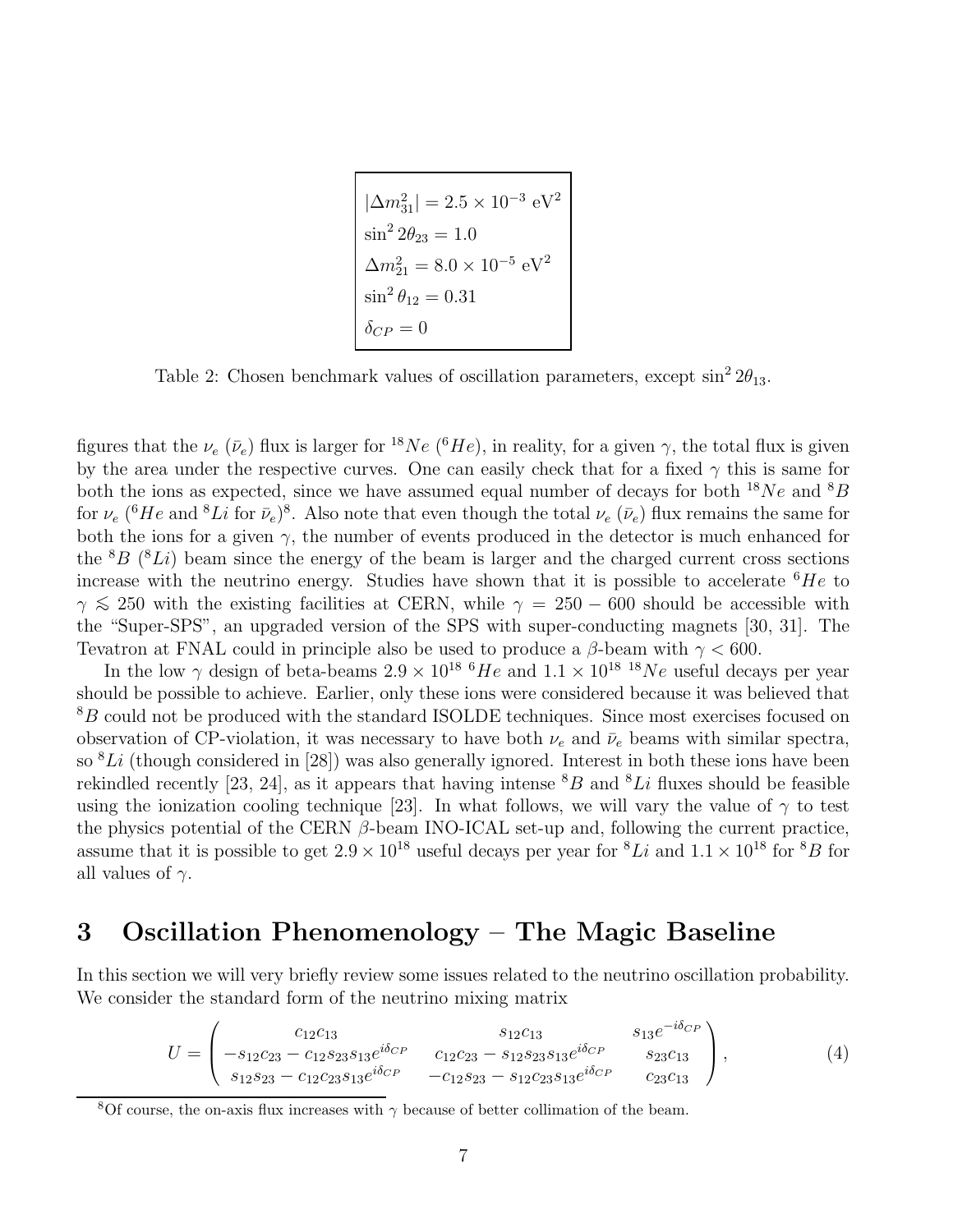

Figure 3: The transition probability  $P_{e\mu}$  as a function of E for four values of the baseline L. The band reflects the effect of the unknown  $\delta_{CP}$ . The dark (red) shaded band is for the normal hierarchy (NH) while the light (cyan) shaded band is for the inverted hierarchy (IH). We have taken  $\sin^2 2\theta_{13} = 0.1$  and for all other oscillation parameters we assume the benchmark values given in Table 2.

where  $c_{ij} = \cos \theta_{ij}$ ,  $s_{ij} = \sin \theta_{ij}$  and we ignore the Majorana phases. From the analyses of the current solar, atmospheric, reactor, and accelerator data set one has the following  $3\sigma$  constraints on the oscillation parameters [7]:

$$
7.2 \times 10^{-5} \, \text{eV}^2 < \Delta m_{21}^2 < 9.2 \times 10^{-5} \, \text{eV}^2 \text{ and } 0.25 < \sin^2 \theta_{12} < 0.39 \,, \tag{5}
$$

$$
2.0 \times 10^{-3} \text{eV}^2 < |\Delta m_{31}^2| < 3.2 \times 10^{-3} \text{eV}^2 \text{ and } \sin^2 2\theta_{23} > 0.9 \,, \tag{6}
$$

$$
\sin^2 2\theta_{13} < 0.17 \tag{7}
$$

Throughout this paper we show all our results assuming certain true values for the oscillation parameters  $|\Delta m_{31}^2|$ ,  $\sin^2 \theta_{23}$ ,  $\Delta m_{21}^2$ ,  $\sin^2 \theta_{12}$  and  $\delta_{CP}$  given in Table 2. We will let  $\sin^2 2\theta_{13}$  take all possible true values (which we will call  $\sin^2 2\theta_{13}$ (true)) and present our result as a function of  $\sin^2 2\theta_{13}$ (true).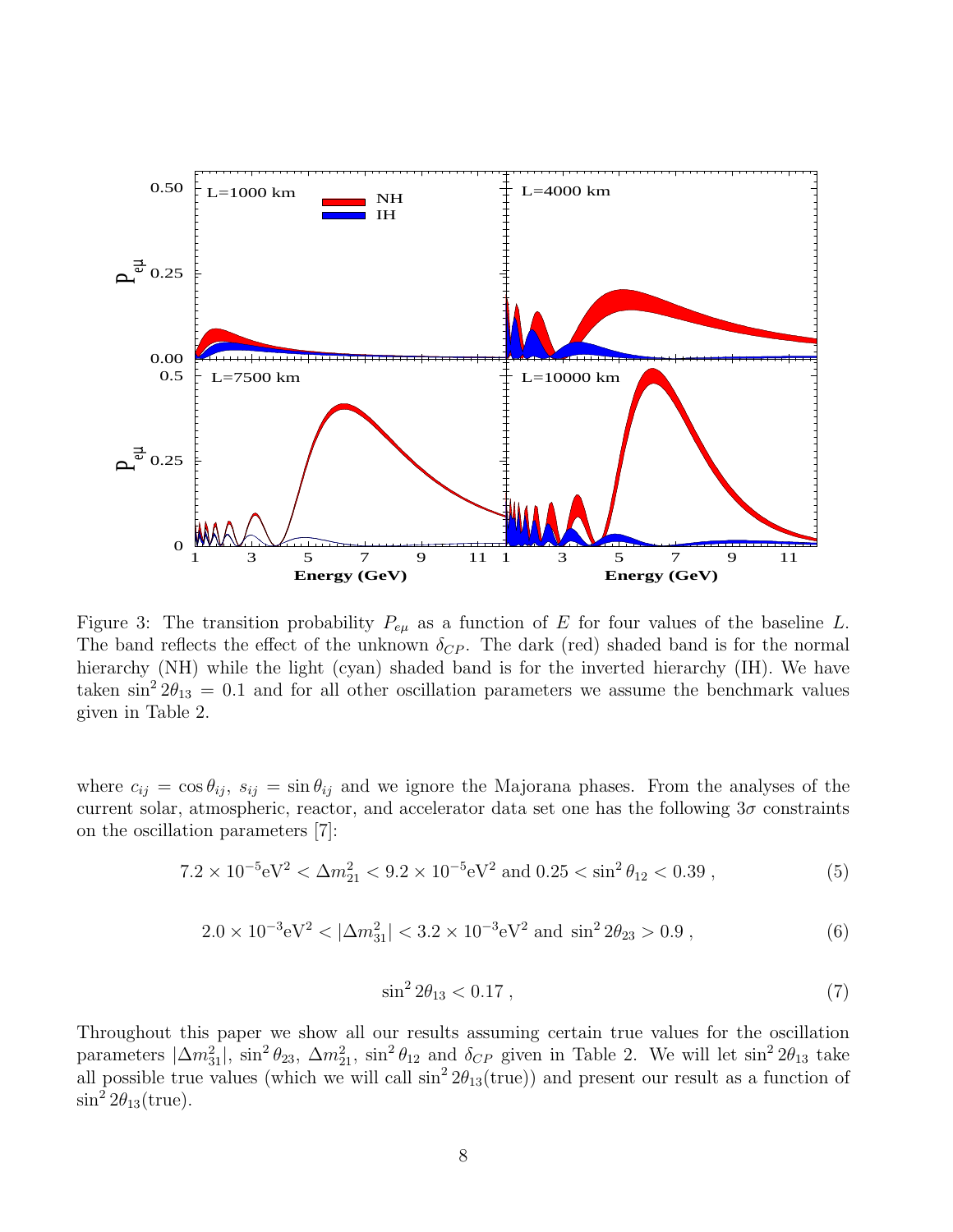

Figure 4: The dark (red) shaded band is the same as in Fig. 3. The light (green) shaded band shows the corresponding  $P_{e\mu}$  for  $\sin^2 2\theta_{13} = 0.05$ . Values of all the other oscillation parameters are same as in Fig. 3 and the hierarchy is assumed to be normal.

Since both  $\sin^2 2\theta_{13}$  and  $\alpha \equiv \Delta m_{21}^2 / \Delta m_{31}^2$  are very small parameters, as can be seen from the current constraints, we can expand the so-called "golden channel" probability in the constant matter density approximation as<sup>9</sup> [11, 32]

$$
P_{e\mu} \simeq \sin^2 \theta_{23} \sin^2 2\theta_{13} \frac{\sin^2[(1-\hat{A})\Delta]}{(1-\hat{A})^2} + \alpha \sin 2\theta_{13} \sin 2\theta_{12} \sin 2\theta_{23} \sin \delta_{CP} \sin(\Delta) \frac{\sin(\hat{A}\Delta)}{\hat{A}} \frac{\sin[(1-\hat{A})\Delta]}{(1-\hat{A})} + \alpha \sin 2\theta_{13} \sin 2\theta_{12} \sin 2\theta_{23} \cos \delta_{CP} \cos(\Delta) \frac{\sin(\hat{A}\Delta)}{\hat{A}} \frac{\sin[(1-\hat{A})\Delta]}{(1-\hat{A})} + \alpha^2 \cos^2 \theta_{23} \sin^2 2\theta_{12} \frac{\sin^2(\hat{A}\Delta)}{\hat{A}^2},
$$
(8)

<sup>&</sup>lt;sup>9</sup>This particular low order expansion of the transition probability is valid only in the range of L and E where the resonance condition  $A = 1$  is never reached. For the E and L range that we consider in this paper, this condition is satisfied and Eq. (8) fails, as we discuss later in this section. Nonetheless, we present this expression to illustrate the effect of the magic baseline.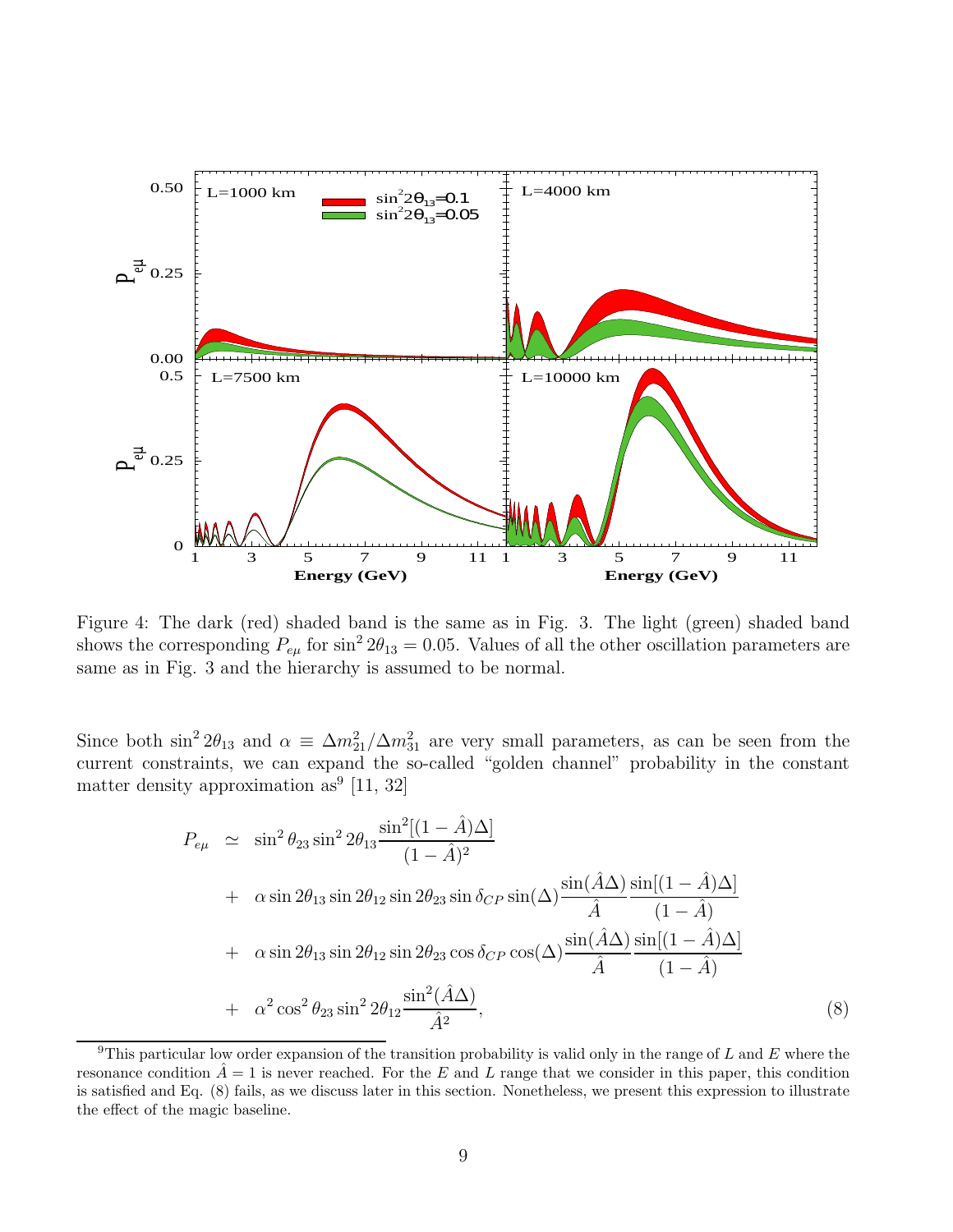where

$$
\Delta \equiv \frac{\Delta m_{31}^2 L}{4E},\tag{9}
$$

$$
\hat{A} \equiv \frac{\pm A}{\Delta m_{31}^2},\tag{10}
$$

 $A = 2\sqrt{2}G_F N_e E$  being the matter potential, where  $N_e$  is the electron number density inside the earth and we have expanded the probability in  $\alpha$  and  $\sin 2\theta_{13}$ , keeping only up to second order terms in both these parameters. The  $+ (-)$  sign in Eq. (10) refers to neutrinos (antineutrinos). The first term of Eq. (8) can be used to extract information about the value of  $\theta_{13}$ . This is also the term which has the largest earth effect and this effect of matter can be used to determine the sign of  $\Delta m_{31}^2$ . The second (CP violating) and third (CP conserving) terms depend on the CP phase  $\delta_{CP}$  and can be used to find it. The last term is independent of both  $\theta_{13}$  and  $\delta_{CP}$  and depends mainly on the solar parameters  $\Delta m_{21}^2$  and  $\theta_{12}$ . In very long baseline experiments, this term has sizable matter effects and if the true value of  $\theta_{13}$  turns out to be zero (or nearly zero), this would be the only surviving term in  $P_{e\mu}$  which could still be used to study matter enhanced oscillations [33].

Despite its advantage in determining the most interesting oscillation parameters, this channel is, however, rife with the problem of "degeneracies" – the  $\theta_{13}$ - $\delta_{CP}$  intrinsic degeneracy [15], the  $sgn(\Delta m_{31}^2)$  degeneracy [16] and the octant of  $\theta_{23}$  degeneracy [17] – leading to an overall eightfold degeneracy in the parameter values [18]. Various schemes to tackle some or all of these problems have been studied in great detail in the literature. These can be broadly categorized into ones where data from experiments at different energies and different baselines are combined together [15, 34, 35, 36, 37, 38], where data from accelerator experiments observing different oscillation channels are considered together [39, 40], and where data from atmospheric [41, 42] or reactor experiments [43] are combined with the golden channel measurements in an accelerator experiment.

A particularly interesting scenario arises when the condition

$$
\sin(\hat{A}\Delta) = 0\tag{11}
$$

is satisfied. In such an event, the last three terms in Eq. (8) drop out and the  $P_{e\mu}$  channel enables a clean determination of  $\theta_{13}$  and  $sgn(\Delta m_{31}^2)$ .

Since  $\hat{A}\Delta = \pm A L/4E$  by definition, the condition (11) reduces to  $\rho L = \sqrt{2}\pi/G_F Y_e$ , where  $Y_e$ is the electron fraction inside the earth. This gives

$$
\frac{\rho}{\left[g/cc\right]}\frac{L}{\left[km\right]} \simeq 32725\;, \tag{12}
$$

which for the PREM [44] density profile of the earth is satisfied for the "magic baseline" [19]

$$
L_{\text{magic}} \simeq 7690 \text{ km.} \tag{13}
$$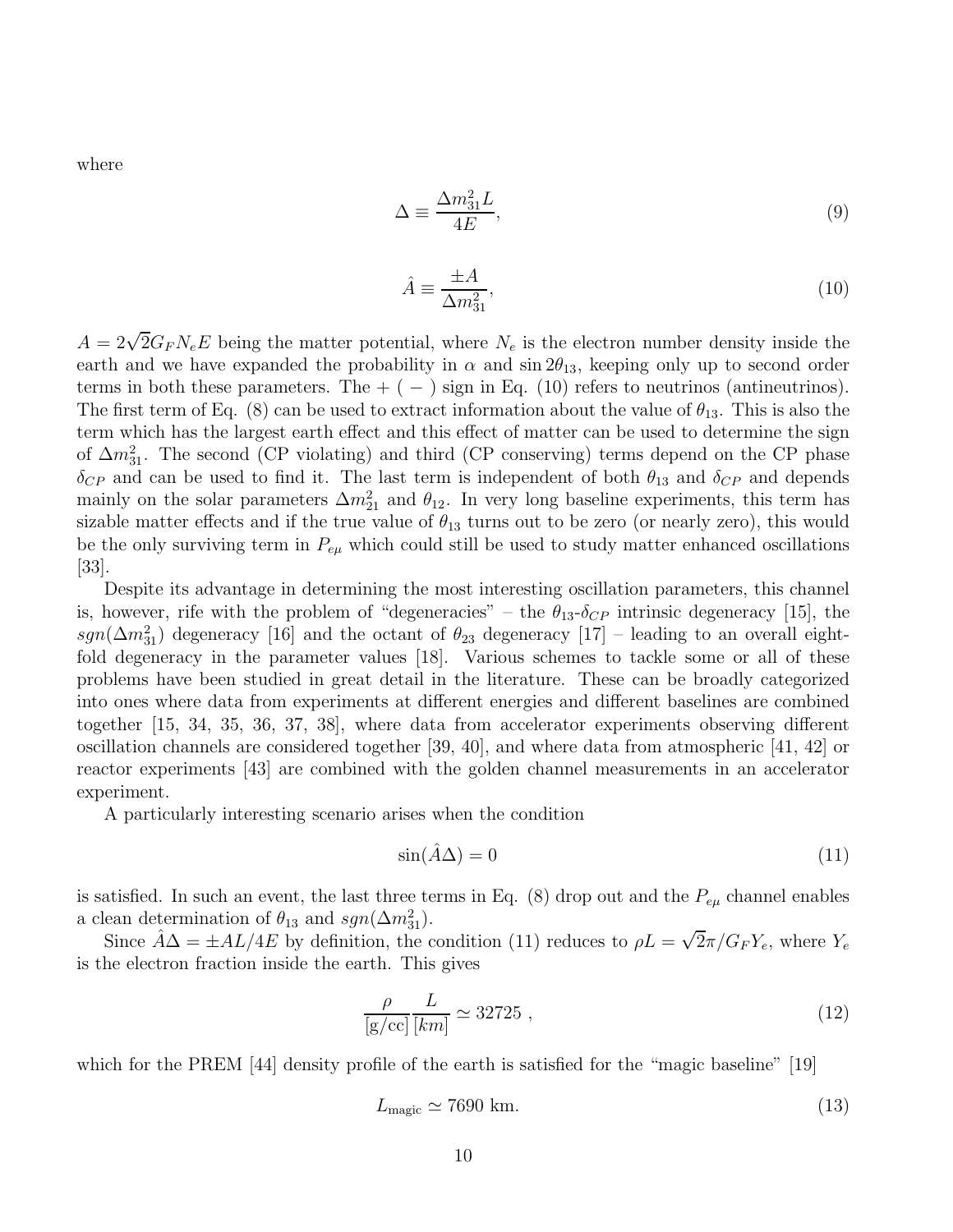We refer the reader to [20] for a very recent and enlightening discussion on the physical meaning of the magic baseline.

The CERN-INO distance corresponds to  $L = 7152$  km, which is tantalizingly close to the magic baseline. We therefore expect that the  $\beta$ -beam experiment we consider here should give an essentially degeneracy-free measurement of both  $\theta_{13}$  and  $sgn(\Delta m_{31}^2)$ .

The large CERN-INO baseline, of course, results in very significant earth matter effects in the  $P_{e\mu}$  channel. In fact, for the baseline of 7152 km, the average earth matter density calculated using the PREM earth matter density profile is  $\rho_{av} = 4.13 \text{ gm/cc}$ , for which the resonance energy

$$
E_{res} \equiv \frac{|\Delta m_{31}^2| \cos 2\theta_{13}}{2\sqrt{2}G_F N_e} \tag{14}
$$

$$
= 6.1 \text{ GeV}, \tag{15}
$$

for  $|\Delta m_{31}^2| = 2.5 \times 10^{-3} \text{ eV}^2$  and  $\sin^2 2\theta_{13} = 0.1$ . One can check (cf. Figs 1 and 2) that this is roughly in the ballpark where we expect the maximum β-beam flux for <sup>8</sup>B and <sup>8</sup>Li ions with the benchmark  $\gamma$  values used in this paper.

Note that the low order expansion of the probability  $P_{e\mu}$  given by Eq. (8) is valid only for values of E and earth matter density  $\rho$  (and hence L) where flavor oscillations are far from resonance, *i.e.*,  $\hat{A} \ll 1$ . In the limit  $\hat{A} \sim 1$ , one can check that even though the analytic expression for  $P_{e\mu}$ given by Eq. (8) remains finite, the resultant probability obtained is incorrect [45]. We reiterate that Eq. (8) was presented only in order to elucidate the importance of the magic baseline. For all the numerical results presented in this paper, we calculate the exact three generation oscillation probability using the realistic PREM [44] profile for the earth matter density.

The exact neutrino transition probability using the PREM density profile is given in Fig. 3 as a function of the neutrino energy, for four different baselines (four panels). We allow  $\delta_{CP}$  to take on all possible values between 0-360 degrees and the resultant probability is shown as a band, with the thickness of the band reflecting the effect of  $\delta_{CP}$  on  $P_{e\mu}$ . The figure is drawn assuming the benchmark values of the oscillation parameters given in Table 2 and  $\sin^2 2\theta_{13} = 0.1$ . We show the probability for both the normal hierarchy (dark band) as well as the inverted hierarchy (light band). As discussed in detail above, for  $L = 7500$  km, which is close to the magic baseline, the effect of the CP phase is seen to be almost negligible, while for all other cases the impact of  $\delta_{CP}$ on  $P_{e\mu}$  is seen to be appreciable. In fact, for  $L = 1000$  km, the probability corresponding to the normal and inverted hierarchy become almost indistinguishable due to the uncertainty arising from the unknown value of  $\delta_{CP}$ . As the baseline is increased, earth matter density increases, enhancing the impact of matter effects. The probability for normal hierarchy is hugely enhanced for the neutrinos, while for the inverted hierarchy matter effects do not bring any significant change. This difference in the predicted probability, evident in the panels corresponding to  $L = 4000, 7500$  and 10000 km of Fig. 3, can be used to determine the neutrino mass hierarchy.

In Fig. 4 we display the dependence of the neutrino probability  $P_{e\mu}$  on the mixing angle  $\theta_{13}$  for four different baselines. The dark bands, as in Fig. 3, are for normal hierarchy and  $\sin^2 2\theta_{13} = 0.1$ with full variation of  $\delta_{CP}$ , while the light bands are for normal hierarchy and  $\sin^2 2\theta_{13} = 0.05$ . The impact of matter effect in increasing the  $\theta_{13}$  sensitivity of a given experimental set-up is evident from the figure. The  $\theta_{13}$  sensitivity for  $L = 1000$  km can be seen to be much weaker than for the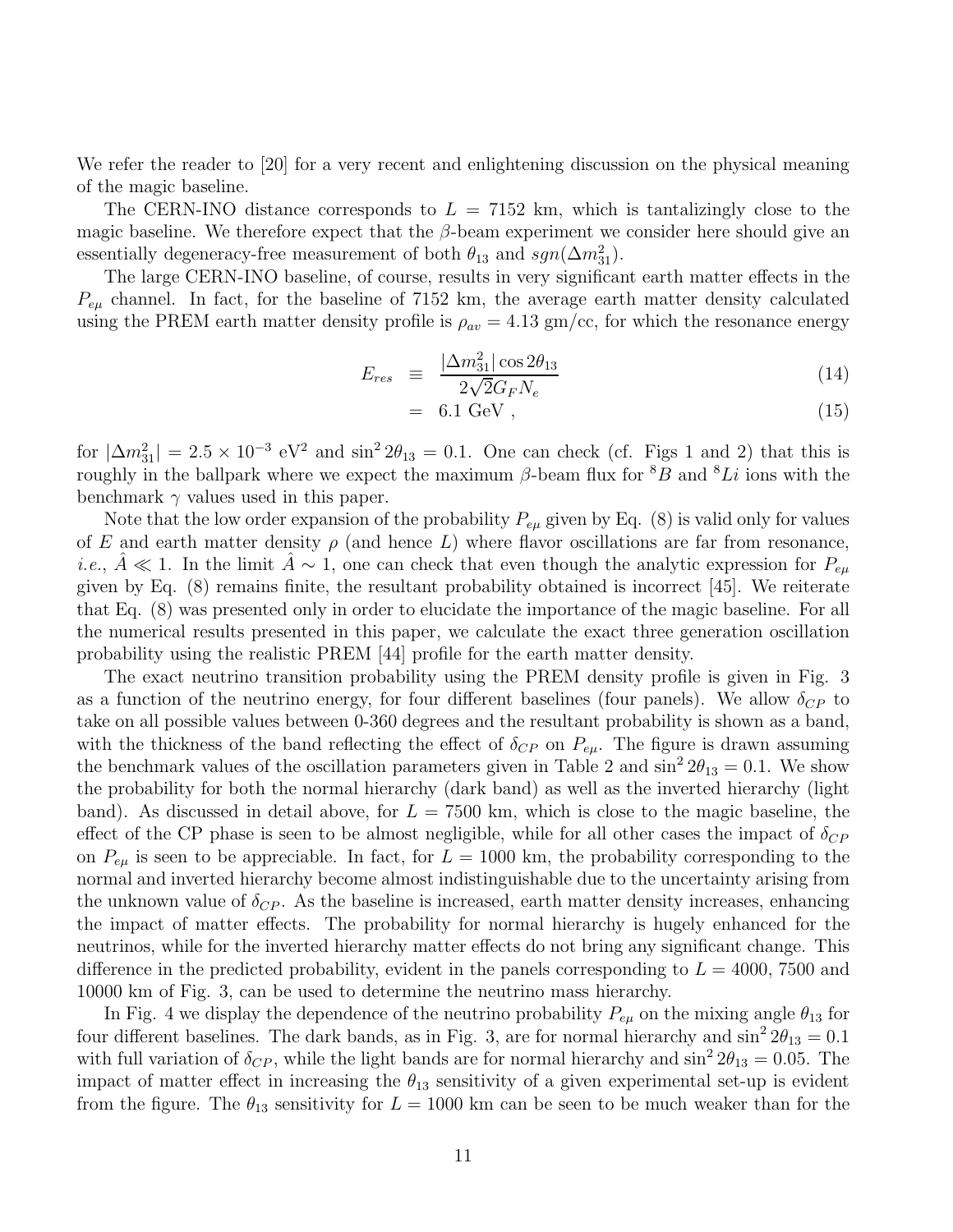other cases, since matter effects are smaller. However, the most striking feature seen in Fig. 4 is the effect of the magic baseline in enhancing the sensitivity of the experiment to  $\theta_{13}$ . The figure clearly shows that the difference in the predicted  $P_{e\mu}$  for the two values of  $\sin^2 2\theta_{13}$  is largest for  $L = 7500$  km (since effect of  $\delta_{CP}$  is the least) and thus an experiment at this baseline is most suitable for probing  $\theta_{13}$ . Figs. 3 and 4 therefore reinforce our choice of the near-magic baseline as one of the best options for determining the neutrino mass hierarchy and  $\theta_{13}$ , since both these parameters are directly related to large matter effects and the uncertainty of  $\delta_{CP}$  could prove to be a hindrance in their measurement at non-magic baselines.

# 4 Event Rates in INO-ICAL

#### 4.1 The ICAL Detector at INO

The proposed large magnetized iron calorimeter at the India-based Neutrino Observatory [14] is planned to have a total mass of 50 kton at startup, which might be later upgraded to 100 kton. The INO facility is expected to come up at PUSHEP (lat. North 11.5<sup>°</sup>, long. East 76.6<sup>°</sup>), situated close to Bangalore in southern India. This constitutes a baseline of 7152 km from CERN. The ICAL detector will have a modular structure with a total lateral size of  $48m \times 16m$ , divided into three modules of 16m × 16m each. Each of these modules will have 140 horizontal layers of  $\sim 6$ cm thick iron plates, separated from each other by a gap of  $\sim 2.5$  cm to hold the active detector material, giving a total height of 12 m for the full detector. The active detector elements will be resistive plate chambers (RPC), made from either glass or Bakelite and will be filled with a suitable gas mixture, which will be recycled with approximately one volume change per day. An external magnetic field of  $\sim$  1.3 Tesla would be applied over the entire detector. The detector will be surrounded by an external layer of scintillator or proportional gas counters which will act both as veto to identify external muon backgrounds as well as to identify partially contained events.

According to the detector simulation performed by the INO collaboration, the detector energy threshold for  $\mu^{\pm}$  is expected to be around ~ 1 GeV and charge identification efficiency will be about 95%. In what follows, we will present our numerical results assuming an energy threshold of 1.5 GeV, detector charge identification efficiency as 95% and unless stated otherwise, detection efficiency as 60% for  $\mu^{\pm}$  (cf. Table 3). The 60% detection efficiency we have used is an extremely conservative estimate and it should be possible to increase it to at least 80%. We shall therefore also present our main results for this more optimistic estimate for the detector efficiency. However, unless it is mentioned otherwise, all our results correspond to the detector characteristics given in Table 3. We have explicitly checked that our results remain unaffected if the energy threshold is raised to 2 GeV for the entire range of assumed Lorentz boost factor  $\gamma = 250 - 500$ . For  $\gamma > 350$ the threshold can be even 3 GeV, while for  $\gamma > 500$  one can work with an energy threshold of 4 GeV, without changing the final results. This can be seen from Figs. 1 and 2; for  $\gamma = 350(500)$ , the majority of neutrinos arriving at INO-ICAL would have  $E > 3(4)$  GeV.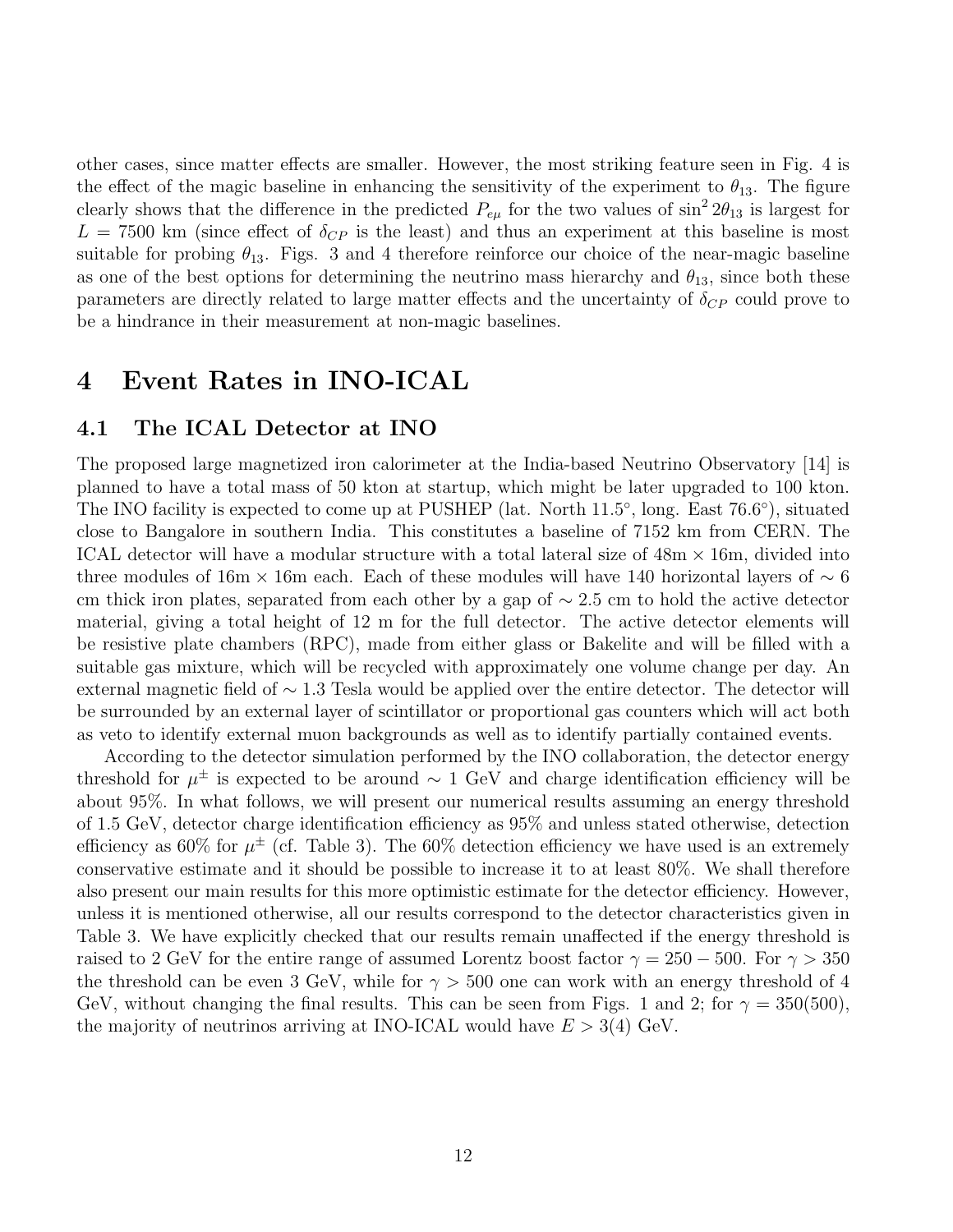| Total Mass                                  | 50 kton           |
|---------------------------------------------|-------------------|
| Energy threshold                            | $1.5 \text{ GeV}$ |
| Detection Efficiency $(\epsilon)$           | $60\%$            |
| Charge Identification Efficiency $(f_{ID})$ | $95\%$            |

Table 3: Detector characteristics used in the simulations.

#### 4.2 Oscillation Signal

The total number of  $\mu^-(\mu^+)$  events collected in INO-ICAL from a  $\nu_e$  (or  $\bar{\nu}_e$ )  $\beta$ -beam exposure over a period of  $T$  years is given by,

$$
N_{\mu} = T n_n f_{ID} \epsilon \int_0^{E^{\max}} dE \int_{E_A^{\text{th}}} dE_A \phi(E) \sigma_{\nu_{\mu}}(E) R(E, E_A) P_{e\mu}(E) \tag{16}
$$

where  $n_n$  are the number of target nucleons,  $f_{ID}$  is the charge identification efficiency,  $\epsilon$  is the detection efficiency,  $\phi(E)$  (given by Eq. (2)) is the β-beam flux at INO-ICAL in units of  $m^{-2}$ year<sup>-1</sup>GeV<sup>-1</sup>,  $\sigma_{\nu_{\mu}}$  is the detection cross section for  $\nu_{\mu}$  in units of m<sup>2</sup>, E is the true energy of the incoming neutrino and  $E_A$  is the measured energy<sup>10,11</sup>,  $R(E, E_A)$  is the detector energy resolution function<sup>12</sup>,  $E^{\text{max}}$  is the maximum energy of the neutrinos for a given Lorentz factor  $\gamma$ (given by Eq. (3)) and  $P_{e\mu}$  is the  $\nu_e \to \nu_\mu$  oscillation probability. The expression for the  $\mu^+$  signal in the detector from a  $\bar{\nu}_e$  β-beam flux is given by replacing  $\phi_{\nu_e}$  by  $\phi_{\bar{\nu}_e}$ ,  $\sigma_{\nu_\mu}$  by  $\sigma_{\bar{\nu}_\mu}$  and  $P_{e\mu}$  by  $P_{\bar{e}\bar{\mu}}$ . For the neutrino-nucleon interaction we consider quasi-elastic scattering, single-pion production and deep inelastic scattering and use the cross sections given in the Globes package [46] which are taken from [47, 48].

We show in Fig. 5 the number of events expected in INO-ICAL from 5 years exposure of an <sup>8</sup>B (for  $\nu_e$ , shown in the left-hand panel) or <sup>8</sup>Li (for  $\bar{\nu}_e$ , shown in the right-hand panel) βbeam from CERN. The expected number of events is presented as a function of  $\sin^2 2\theta_{13}$  for both normal (NH) and inverted (IH) hierarchy for three benchmark values of the boost factor  $\gamma$ . Large resonant matter effects in the neutrino channel for normal hierarchy drives the number of expected events to very large values, compared to what would be expected for inverted hierarchy. Similarly, in the antineutrino channel we have resonant matter effects for inverted hierarchy and the number of predicted events is many times larger than for normal hierarchy<sup>13</sup>. This difference in the number of events is seen to increase with  $\sin^2 2\theta_{13}$  up to a certain (large) value, beyond

<sup>&</sup>lt;sup>10</sup>The "measured" energy of the neutrino can be reconstructed from the total measured energy of the muon and the accompanying hadron shower.

<sup>&</sup>lt;sup>11</sup>The integration over the reconstructed (measured) neutrino energy is done from the threshold energy  $E_A^{th}$ (taken as 1.5 GeV in this paper) to infinity.

<sup>&</sup>lt;sup>12</sup>We assume a Gaussian resolution function with  $\sigma = 0.15E$ .

<sup>&</sup>lt;sup>13</sup>In fact, matter effects are seen to suppress the oscillation probability for neutrinos (antineutrinos) compared to that in vacuum when the hierarchy is inverted (normal).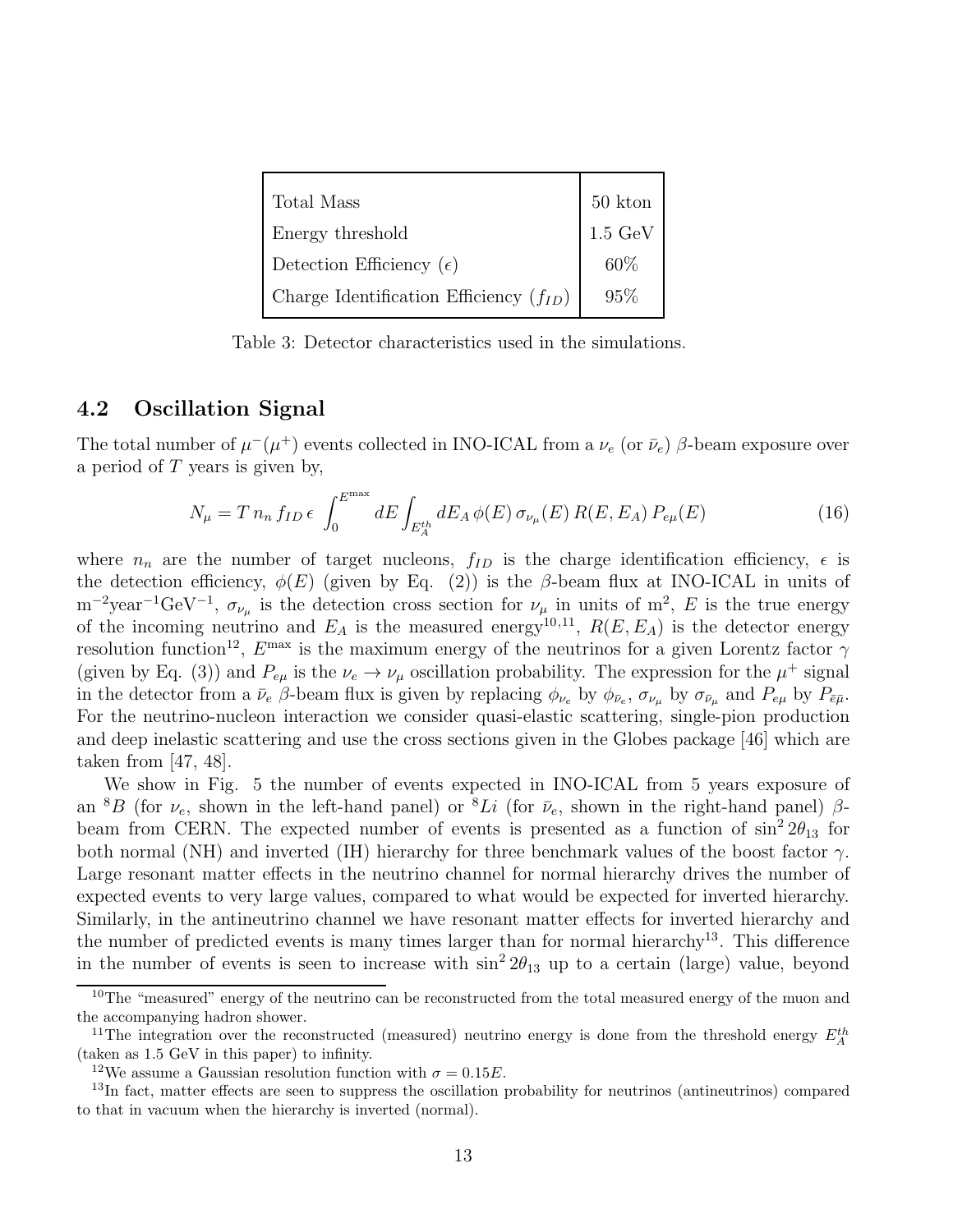

Figure 5: The expected number of events in 5 years running time, as a function of  $\sin^2 2\theta_{13}$ . The value of  $\gamma$  and the hierarchy chosen corresponding to each curve is shown in the figure legend.



Figure 6: The iso-event curves in the  $\delta_{CP}$ -sin<sup>2</sup>  $2\theta_{13}$  plane for four baselines are shown in the figure. The true values of  $\delta_{CP}$  and  $\sin^2 2\theta_{13}$  are assumed to be 0° and 0.043 respectively. Left- (right-) hand panel is for the  $\nu_e$  ( $\bar{\nu}_e$ ) β-beam. The assumed hierarchy is mentioned in the figure.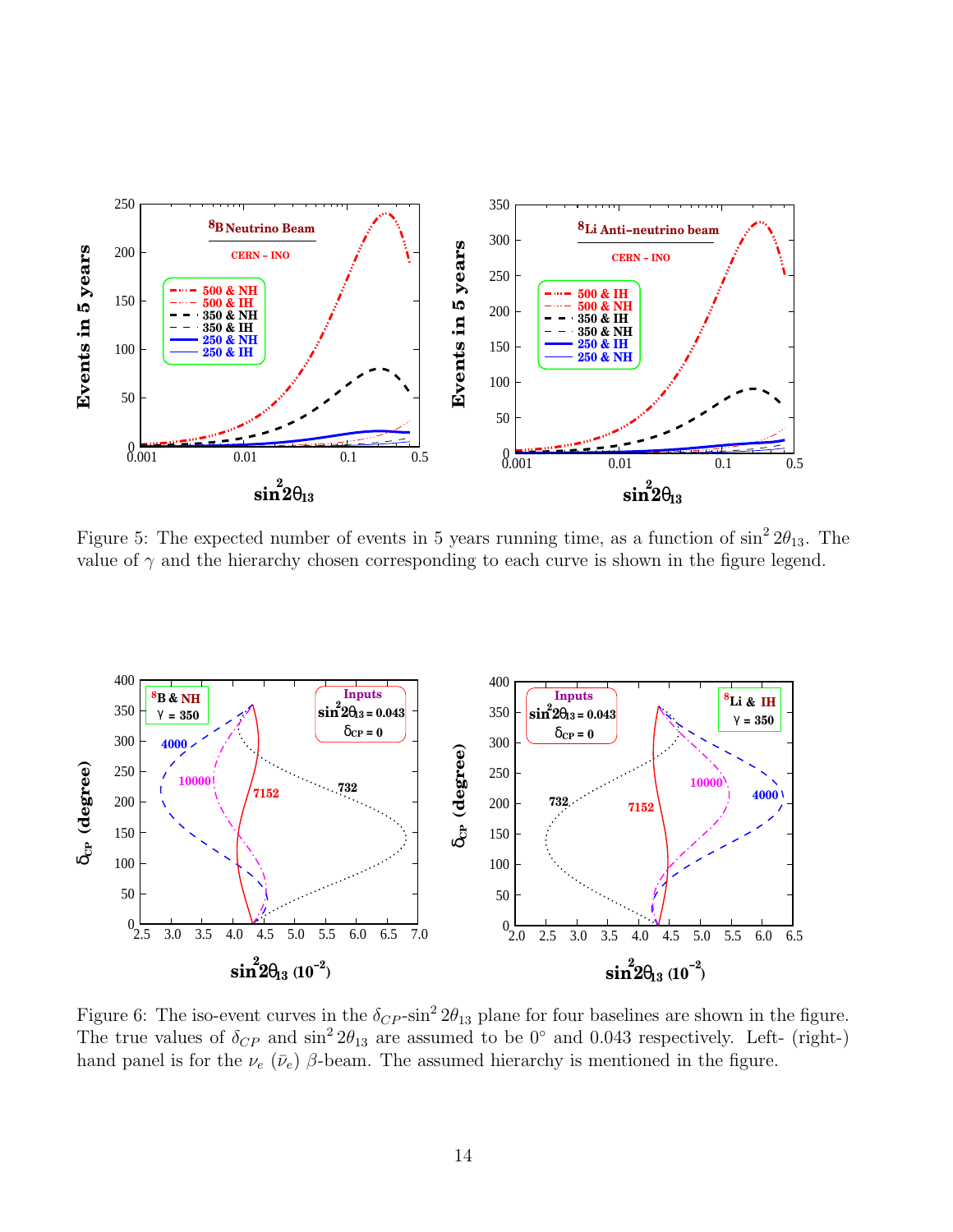which it starts to decrease. This limiting value of  $\sin^2 2\theta_{13}$  at which the number of events in the neutrino (antineutrino) channel peaks for the normal (inverted) hierarchy comes from an interplay of two effects which we now discuss. In the approximation where  $\Delta m_{21}^2$  can be neglected, the probability  $P_{e\mu}$  would be largest if the mixing angle in matter  $(\sin^2 2\theta_{13}^M)$  and the mass squared difference driven oscillatory term in matter  $(\sin^2[(\Delta m_{31}^2)^M L/4E])$  are maximum simultaneously. In other words, largest matter effects come when the resonance energy  $E_{res}$  is almost equal to the energy at which the oscillatory factor goes to one  $[49, 50, 51]$ . For a given L (and hence matter density,  $\rho$ ), one can calculate the value of  $\sin^2 2\theta_{13}$  for which this condition can be satisfied and it is given by [50, 51]

$$
\tan 2\theta_{13} = \frac{16.18 \times 10^3}{\rho(\text{gm/cc})L(\text{km})}
$$
 (17)

For  $L = 7152$  km, it turns out that this value is  $\sin^2 2\theta_{13} \approx 0.23$ . Therefore, matter effects and hence the event rate in the detector keeps increasing until this value of  $\sin^2 2\theta_{13}$  is reached. Beyond this limiting value of  $\sin^2 2\theta_{13}$ , effect of earth matter in  $P_{e\mu}$  falls and the event rate for the neutrinos, for normal hierarchy, and antineutrinos, for inverted hierarchy, decreases. However, note that this value of  $\sin^2 2\theta_{13}$  is already disfavored from the CHOOZ data [6, 7].

From the left-hand panel of Fig. 5 we note that for  $\gamma = 500$  and  $\sin^2 2\theta_{13} = 0.05$ , the predicted number of neutrino events for normal hierarchy is 101, while that for inverted hierarchy is only 3. This implies that if the normal hierarchy was true, we could comprehensively rule out the wrong inverted hierarchy. For smaller boost factors  $\gamma$ , the difference between the number of events decreases; however, we could still determine the neutrino mass hierarchy if  $\sin^2 2\theta_{13}$  (true) is not very small. We will perform a statistical analysis of projected data in the following sections and present our results on the hierarchy sensitivity in section 7. Instead of the neutrino, one could work with the  $\bar{\nu}_e$  β-beam and achieve similar sensitivity to the neutrino mass hierarchy. Note that while the interaction cross section for the  $\bar{\nu}_e$ s are much smaller, the flux itself is larger owing to the (assumed) larger number of decays per year for  ${}^{8}Li$ . Thus the statistics expected in both the neutrino as well as the antineutrino channel is comparable and, as we will see, the hierarchy sensitivities for the  $\nu_e$  and  $\bar{\nu}_e$  β-beam are hence similar.

As discussed above, resonant matter effects in the neutrino (antineutrino) channel for the normal (inverted) hierarchy, results in substantial enhancement in the observed number of events. In particular, we note from Fig. 5 that the number of events in the near-resonant channels depend strongly on the value of  $\sin^2 2\theta_{13}$ , since the extent of matter effects is dictated directly by  $\theta_{13}$ . We can see from the figure that the dependence of the event rate on  $\sin^2 2\theta_{13}$  is much enhanced due to matter effects. Therefore, if the true hierarchy was normal (inverted), we could use the neutrino (antineutrino)  $\beta$ -beam in the proposed experiment to measure/constrain the mixing angle  $\theta_{13}$ .

In Fig. 6 we show the effect of  $\delta_{CP}$  on the variation of the measured rate with the value of the mixing angle  $\theta_{13}$ , for four different baselines 732 km, 4000 km, 7152 km and 10000 km. The left-hand panel shows the results for the  $\nu_e$  β-beam assuming a normal mass hierarchy, while the right-hand panel gives the same for the  $\bar{\nu}_e$  β-beam flux with inverted hierarchy. For all cases in any panel, we have considered a 50 kton magnetized iron calorimeter as the far detector and the same flux created at the source. Each curve gives the sets of values of  $\{\sin^2 2\theta_{13}, \delta_{CP}\}\$  which give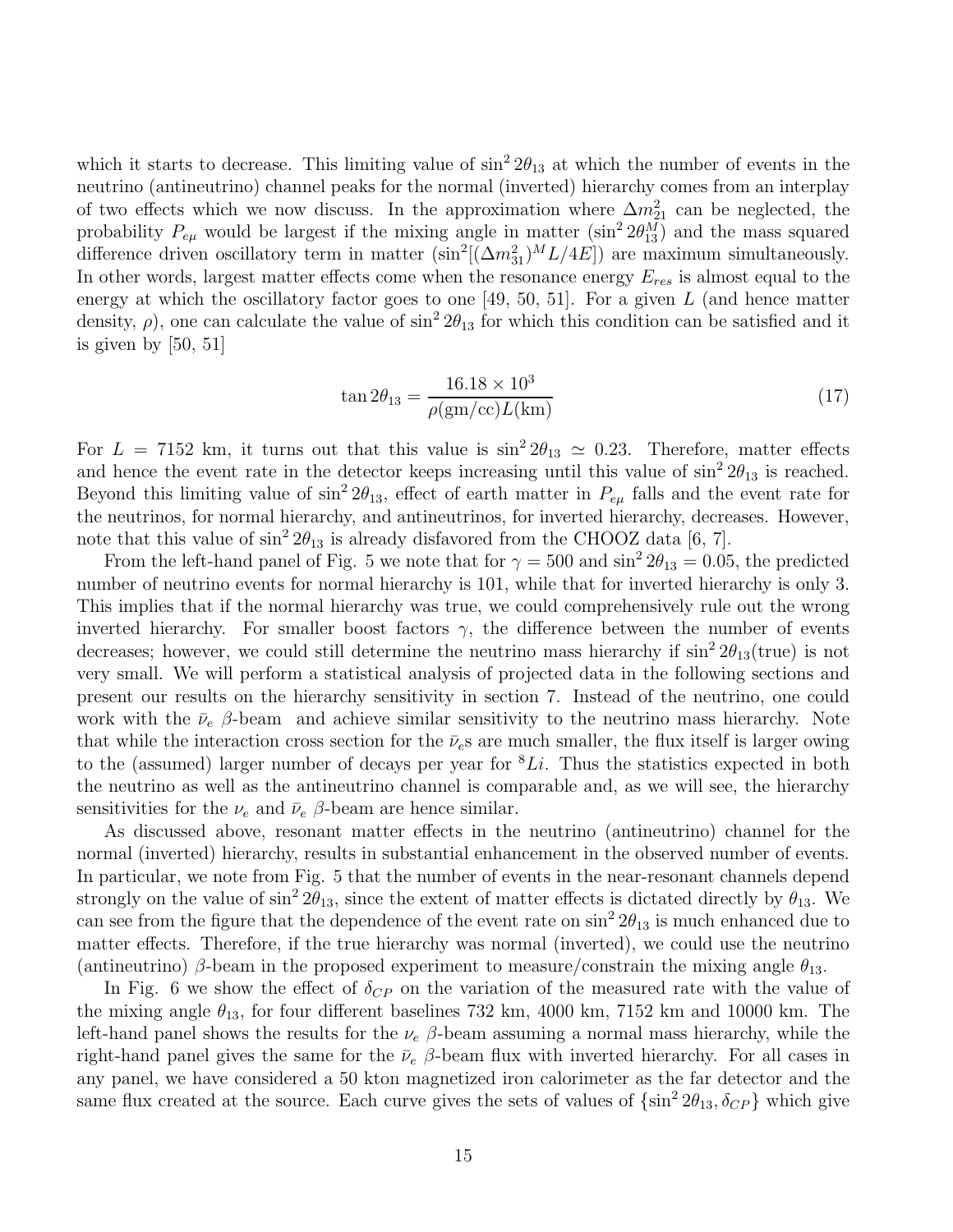the same observed rate in the detector as the set  $\{\sin^2 2\theta_{13} = 0.04, \delta_{CP} = 0^\circ\}$ . In other words, if the true value of  $\sin^2 2\theta_{13}$  and  $\delta_{CP}$  were 0.04 and 0<sup>°</sup> respectively, then every point on a given curve would also be a solution for that experiment. It is clear from this figure that combining results from experiments at different baselines helps solve/reduce the problem. However, the most important issue exemplified here is the fact that for the baseline 7152 km, which is the CERN-INO distance, the effect of the unknown value of  $\delta_{CP}$  on the measurement of  $\theta_{13}$  and the mass hierarchy, is very small. This happens because this distance corresponds to a near-magic baseline for which, as noted earlier, the  $\delta_{CP}$  dependent terms are almost vanishing.

#### 4.3 Backgrounds

The possible backgrounds in a  $\nu_e$  β-beam experiment<sup>14</sup> using  $\mu^-$  as an oscillation signal come from neutral current events such as

$$
\nu_x + d(u) \rightarrow \nu_x + d(u) \tag{18}
$$

$$
\nu_x + d(u) \rightarrow \nu_x + d(u) + q\bar{q} \tag{19}
$$

and  $\nu_e$  charged current events

$$
\nu_e + d \rightarrow e^- + u \text{ or } c \text{ (Cabilbo suppressed)}
$$
 (20)

$$
\nu_e + d \rightarrow e^- + u + q\bar{q} \tag{21}
$$

The quarks in the final state could produce mesons as a part of the hadronic junk. These mesons may then decay producing secondary muons, giving rise to a signal which might constitute a possible background.

As discussed earlier, INO-ICAL will have 6 cm thick iron plates. Such a dense tracking detector will have excellent muon/pion and muon/electron separation capability in the energy range we are working with. The simulations carried out by the INO collaboration have shown that after the standard kinematical cuts are imposed, the electrons do not give any signal at all, while in 99% of the cases, the pions and kaons get absorbed very quickly in the iron for the energy range of interest to us and therefore do not hit enough RPCs to give a signal. At the energies of the  $\beta$ -beams considered here, production cross section of  $D$  mesons (also Cabibbo suppressed) is small and they do not constitute a problem for the experiment. The associated strange or charm production is also highly suppressed at these energies. In addition, the fact that the detector will have a charge identification capability means that secondary  $\mu^+$  produced can be safely discarded, reducing the background even further. Therefore, in this analysis we do not consider any backgrounds coming from either the neutral current events or charged current events of  $\nu_e^{15}$ .

Since the oscillation probability  $\nu_e \to \nu_\tau$  is about the same as that for  $\nu_e \to \nu_\mu$ , we expect almost as many  $\nu_{\tau}$  arriving at the detector as  $\nu_{\mu}$ . The  $\tau^{-}$  produced through charged current

<sup>&</sup>lt;sup>14</sup>The discussion concerning the  $\bar{\nu}_e$  β-beam is similar and hence is not repeated here.

<sup>&</sup>lt;sup>15</sup>Mesons produced in neutral current processes are degraded in energy. Note that backgrounds from these mesons are very important in the case of the neutrino factory. However, since our relevant energy range is lower, the mesons produced in each event are much lower in energy and hence can be easily rejected by putting suitable cuts. In our analysis we have assumed cuts that are stringent enough to completely reject these backgrounds.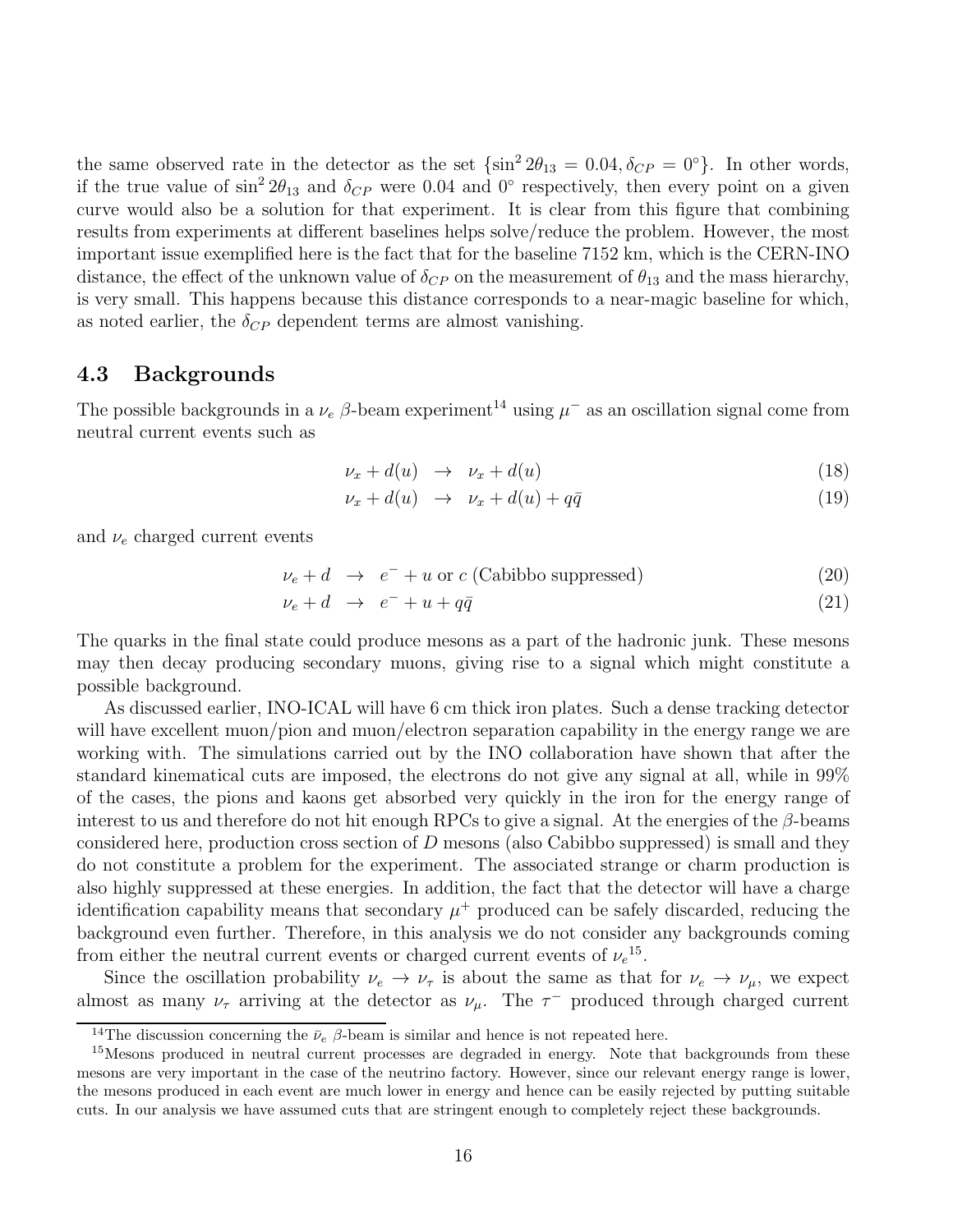interaction may decay producing secondary  $\mu^-$  with a branching ratio of 17.36%. But, the  $\tau$ threshold  $(3.5 \text{ GeV})$  is high and the production cross section suppressed compared to  $\mu$ . So we do not expect any significant background from this source either. We have estimated the number of secondary muons produced from the  $\nu_{\tau}$  component of the beam. For  $\sin^2 2\theta_{13} = 0.01$ , we expect 0.008, 0.061 and 0.2 muon events per year respectively, for  $\gamma = 250$ , 350 and 500. In addition, these secondary muons will be severely degraded in energy and therefore can be eliminated through energy cuts. We therefore neglect the backgrounds from this source as well.

## 5 Details of the Statistical Method

In order to quantify the sensitivity of this  $\beta$ -beam experimental set-up to the mixing angle  $\theta_{13}$ and  $sgn(\Delta m_{31}^2)$ , we perform a statistical analysis of the "data" generated in INO-ICAL, assuming certain true values of the parameters. Since the number of events expected in the detector might be very small, depending on how small the true value of  $\sin^2 2\theta_{13}$  is, we define a  $\chi^2$  assuming Poissonian distribution for the error as,

$$
\chi^2(\{\omega\}) = \min_{\xi_k} \left[ 2\left(\tilde{N}^{th} - N^{ex} - N^{ex} \ln \frac{\tilde{N}^{th}}{N^{ex}}\right) + \sum_k \xi_k^2 \right] \ . \tag{22}
$$

In Eq. (22),  $\{\omega\}$  is a set of oscillation parameters,  $N^{ex}$  is the observed number of events, while the systematic errors in the data and the theory are accounted for through the set of "pulls"  $\{\xi_k\}$ , where  $k$  runs over the different systematic uncertainties involved. The pulls are defined in such a way that the number of expected events,  $N^{th}$ , corresponds to  $\xi_k = 0$ .  $\tilde{N}^{th}$  is the number of events when the systematic errors are included in a manner such that the effect of the  $k$ -th uncertainty at the  $\pm 1\sigma$  level is picked up when  $\xi_k = \pm 1$ :

$$
\tilde{N}^{th}(\{\omega\},\{\xi_k\}) = N^{th}(\{\omega\}) \left[1 + \sum_{k=1}^{K} \pi^k \xi_k \right] + \mathcal{O}(\xi_k^2) \tag{23}
$$

In Eq. (23)  $\tilde{N}^{th}(\{\omega\}, \{\xi_k\})$  has been expanded in powers of  $\xi_k$ , keeping only linear terms. The quantities  $\pi^k$  give the fractional rate of change of  $N^{th}(\{\omega\})$  due to the kth systematic error. In our analysis, we include systematic uncertainties in the normalization of the  $\beta$ -beam flux at the source, the error in the cross section and the detector systematic uncertainty. For the flux normalization error we adopt a total uncertainty of 2%. The neutrino-nucleon cross sections, especially at large energies and for massive target nuclei, are known to have large uncertainties. We include a 10% error coming from the uncertainty in the interaction cross section. A total detector systematic uncertainty of 2% is also included. We do not include any systematic error related to the shape of the energy spectrum since we work only with the energy integrated total rates, for which such types of errors would be negligible.

Unless otherwise stated, the data are always generated at the benchmark values of the oscillation parameters  $|\Delta m_{31}^2|$ ,  $\Delta m_{21}^2$ ,  $\sin^2 2\theta_{23}$ ,  $\sin^2 \theta_{12}$  and  $\delta_{CP}$  given in Table 2. The true value of  $\theta_{13}$  as well as  $sgn(\Delta m_{31}^2)$  will be allowed to change, since these are the parameters under study in this experimental set-up of interest. Throughout the paper we will use the notation  $\sin^2 2\theta_{13}$  (true)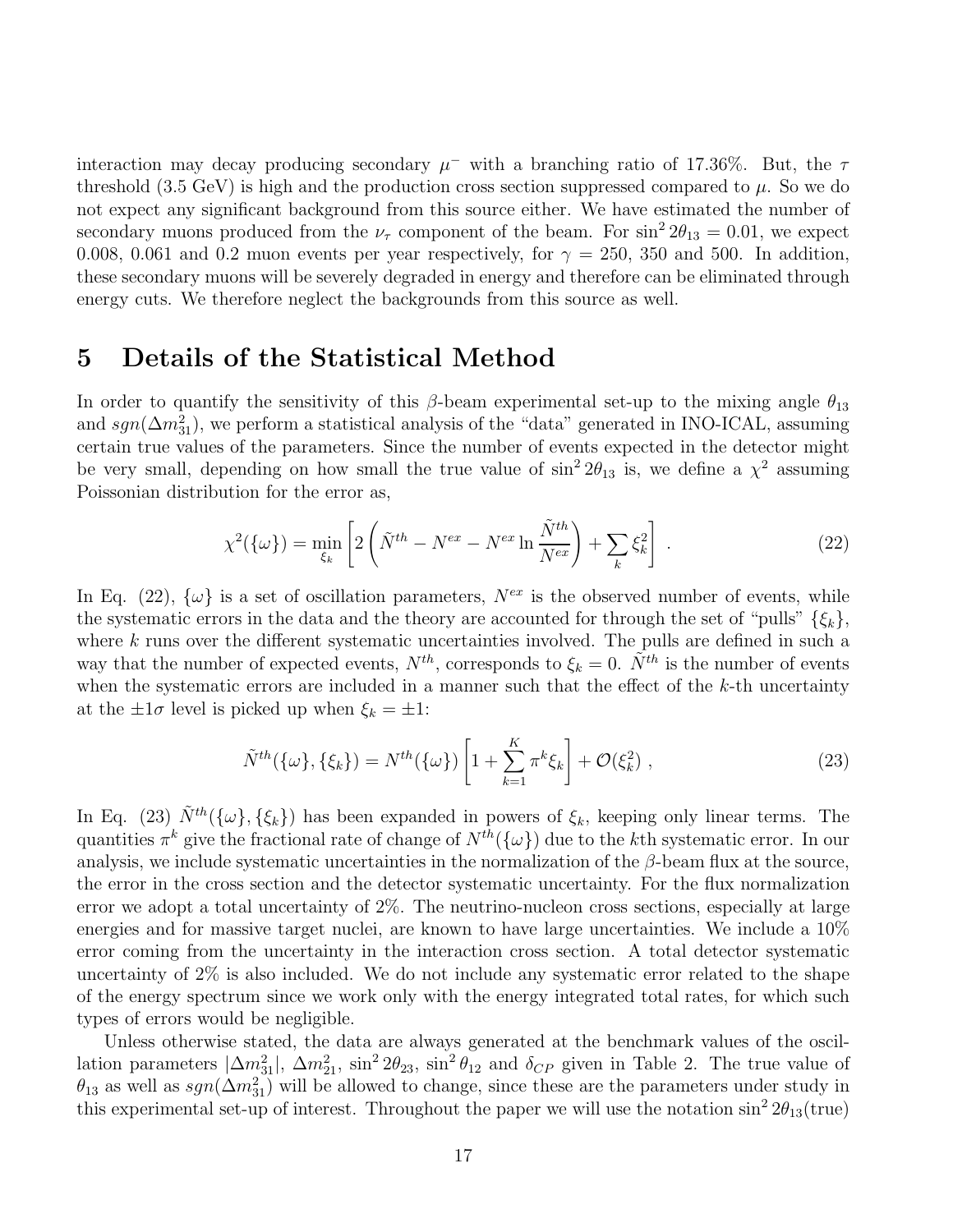as the true value of this parameter chosen by Nature, and  $\sin^2 2\theta_{13}$  as the fitted value. The data, simulated with the (assumed) true values of the oscillation parameters, are fitted by calculating  $N^{th}(\{\omega\})$  for any set of values for the oscillation parameters. We next calculate the chi-square function  $\chi^2(\{\omega\},\{\xi_k\})$  for every possible  $\tilde{N}^{th}(\{\omega\},\{\xi_k\})$ , obtained by varying the oscillation parameters and  $\xi_k$ . We first minimize this  $\chi^2(\{\omega\}, \{\xi_k\})$  function with respect to the pulls  $\xi_k$ . This  $\chi^2(\{\omega\})$  (given by Eq. (22)) is next minimized with respect to all the oscillation parameters<sup>16</sup>, which are permitted to assume all allowed values in calculating  $N^{th}(\{\omega\})$ .

It is expected that the parameters  $|\Delta m_{31}^2|$  and  $\sin^2 2\theta_{23}$  would be fairly well determined by the long baseline experiments T2K [53] and NO $\nu$ A [54]. In order to take into account this information, which should be available by the time the  $\beta$ -beam facility comes up at CERN, we add to our  $\chi^2$ the "prior" function such that

$$
\chi_{total}^2 = \chi^2 + \chi_{prior}^2 \,, \tag{24}
$$

$$
\chi_{prior}^2 = \left(\frac{|\Delta m_{31}^2| - |\Delta m_{31}^2(\text{true})|}{\sigma(\Delta m_{31}^2)}\right)^2 + \left(\frac{\sin^2 2\theta_{23} - \sin^2 2\theta_{23}(\text{true})}{\sigma(\sin^2 2\theta_{23})}\right)^2, \tag{25}
$$

where  $\Delta m_{31}^2(\text{true})$  and  $\sin^2 2\theta_{23}(\text{true})$  are taken as the benchmark values in Table 2. We will assume that the 1 $\sigma$  error on these parameters would be reduced to  $\sigma(\Delta m_{31}^2) = 1.5\%$  and  $\sigma(\sin^2 2\theta_{23}) =$ 1.0% [55]. We minimize the total function  $\chi^2_{total}$  with respect to the oscillation parameters and present the C.L. results assuming as a convention that  $n\sigma$  corresponds to

$$
\Delta \chi_{total}^2 = n^2 \tag{26}
$$

where  $\Delta \chi^2_{total}$  is the minimum  $\chi^2_{total}$  obtained in the analysis for a given value of the parameter  $\sin^2 2\theta_{13}$ (true) and/or the mass hierarchy.

Note that we have not taken into account any error coming from the uncertainty in the matter density. Fig. 7 shows our justification for this. This figure shows the expected event rate for the  $\nu_e$  β-beam as a function of sin<sup>2</sup> 2 $\theta_{13}$ . The solid curve corresponds to the PREM profile, while the dashed and dot-dashed curves are for PREM densities scaled by  $-5\%$  and  $+5\%$  respectively. We can see that the effect of the 5% uncertainty in the matter density profile shows up in the event rate only for values of  $\sin^2 2\theta_{13}$  already disfavored by the CHOOZ experiment. In particular, we note that for  $\sin^2 2\theta_{13} \lesssim 0.1$  the effect of the matter density uncertainty is negligible.

# 6 Determining  $\sin^2 2\theta_{13}$

We begin by presenting results on how well  $\sin^2 2\theta_{13}$  can be determined by the set-up we are proposing. We divide our results into two subcategories. First we assume that  $\sin^2 2\theta_{13}(\text{true}) = 0$ 

<sup>&</sup>lt;sup>16</sup>In order to save computer time, we keep  $\Delta m_{21}^2$  and sin<sup>2</sup>  $\theta_{12}$  fixed in our analysis. There is two-fold motivation for this approximation. Firstly, these parameters, especially  $\Delta m_{21}^2$ , is expected to be measured with a high precision in the proposed solar and reactor neutrino experiments [52]. Secondly, since we are working at a near-magic baseline, we do not expect any significant impact of these parameters on our results.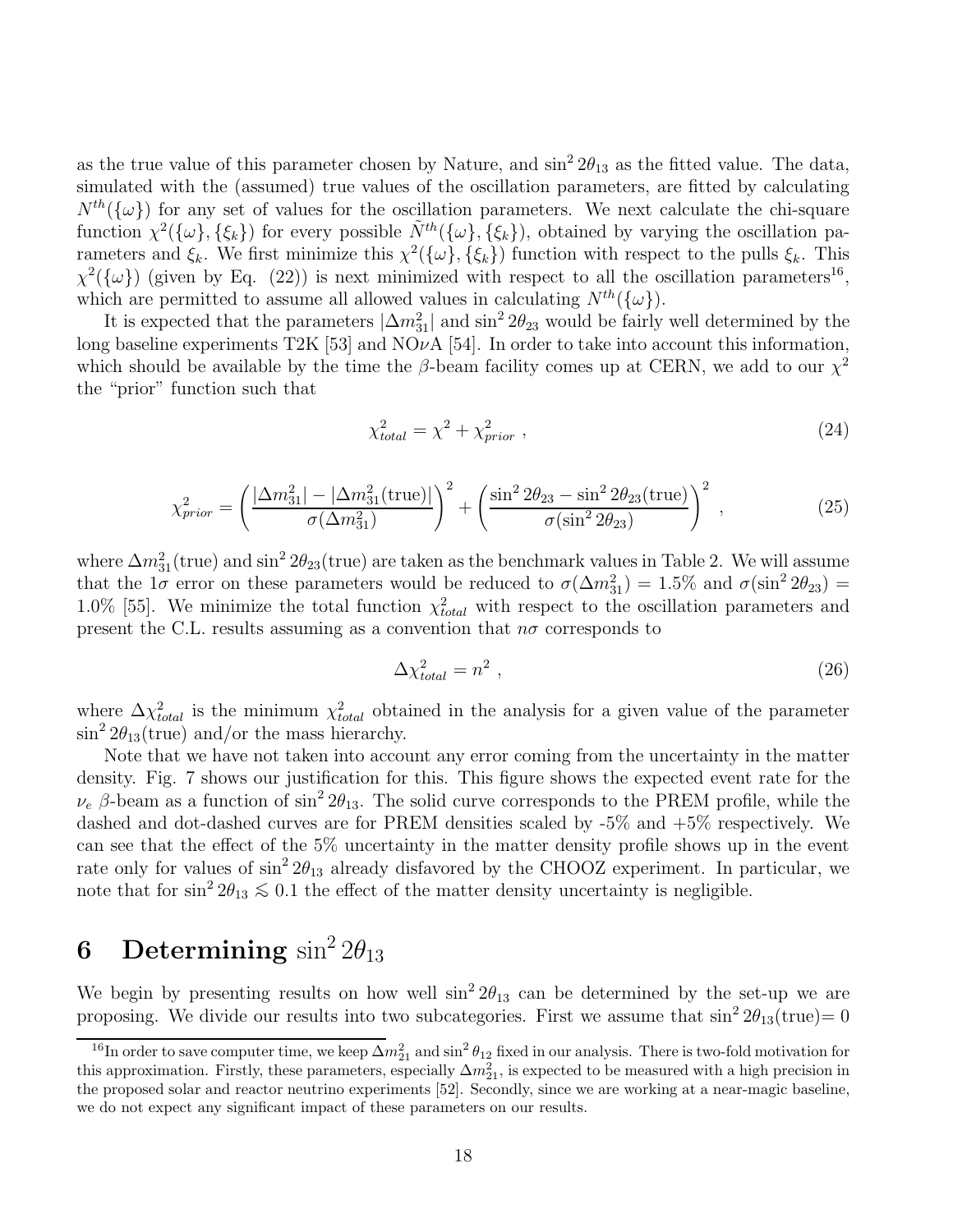

Figure 7: Number of events versus  $\sin^2 2\theta_{13}$  for the  $\nu_e$   $\beta$ -beam with  $\gamma = 500$ , showing the impact of uncertainty in the earth matter density profile. The solid curve corresponds to the PREM matter density profile, the dashed (dot-dashed) curve is for the PREM density scaled by  $-5\%$  ( $+5\%$ ).

and expound the possibility of improving the upper bound on this parameter. This is what we would call the sensitivity of the experiment to  $\sin^2 2\theta_{13}$ . Next we will assume that  $\sin^2 2\theta_{13}$  (true) is large enough to give a positive signal in the experiment. In that case, we will probe quantitatively how precisely this parameter could then be determined. All results are presented after marginalizing over  $|\Delta m_{31}^2|$ ,  $\sin^2 2\theta_{23}$ , and  $\delta_{CP}$ , as described in section 5.

# 6.1 Sensitivity to  $\sin^2 2\theta_{13}$

We define the sensitivity to  $\theta_{13}$  as the minimum value of  $\sin^2 2\theta_{13}$  which this experiment would be able to distinguish from  $\sin^2 2\theta_{13}$ (true) = 0. The results of our analysis are presented in Fig. 8, where we show the upper bounds on  $\sin^2 2\theta_{13}$  that this experiment can impose at the 90% C.L. (solid curve for 5 years running and dotted curve for 10 years running) and  $3\sigma$  C.L. (long dashed curve for 5 years running and dashed-dotted curve for 10 years running). The left-hand panel is for a  $\nu_e$  β-beam assuming that normal hierarchy is the true hierarchy, while the right-hand panel is for an  $\bar{\nu}_e$  β-beam with the assumption that the inverted hierarchy is true. We show our results as a function of the Lorentz boost  $\gamma$ . The 90% and  $3\sigma$  C.L. upper bounds that we can impose on  $\sin^2 2\theta_{13}$  are displayed in Table 4 for the three benchmark values of  $\gamma$  and with five and ten years of running of the experiment in the neutrino (columns 3 and 4) and in the antineutrino (columns 5 and 6) mode. In the Table we show the  $\sin^2 2\theta_{13}$  sensitivity limits for the conservative detector efficiency of 60% for  $\mu^{\pm}$  as well as for 80% efficiency. This can be compared with the sensitivity we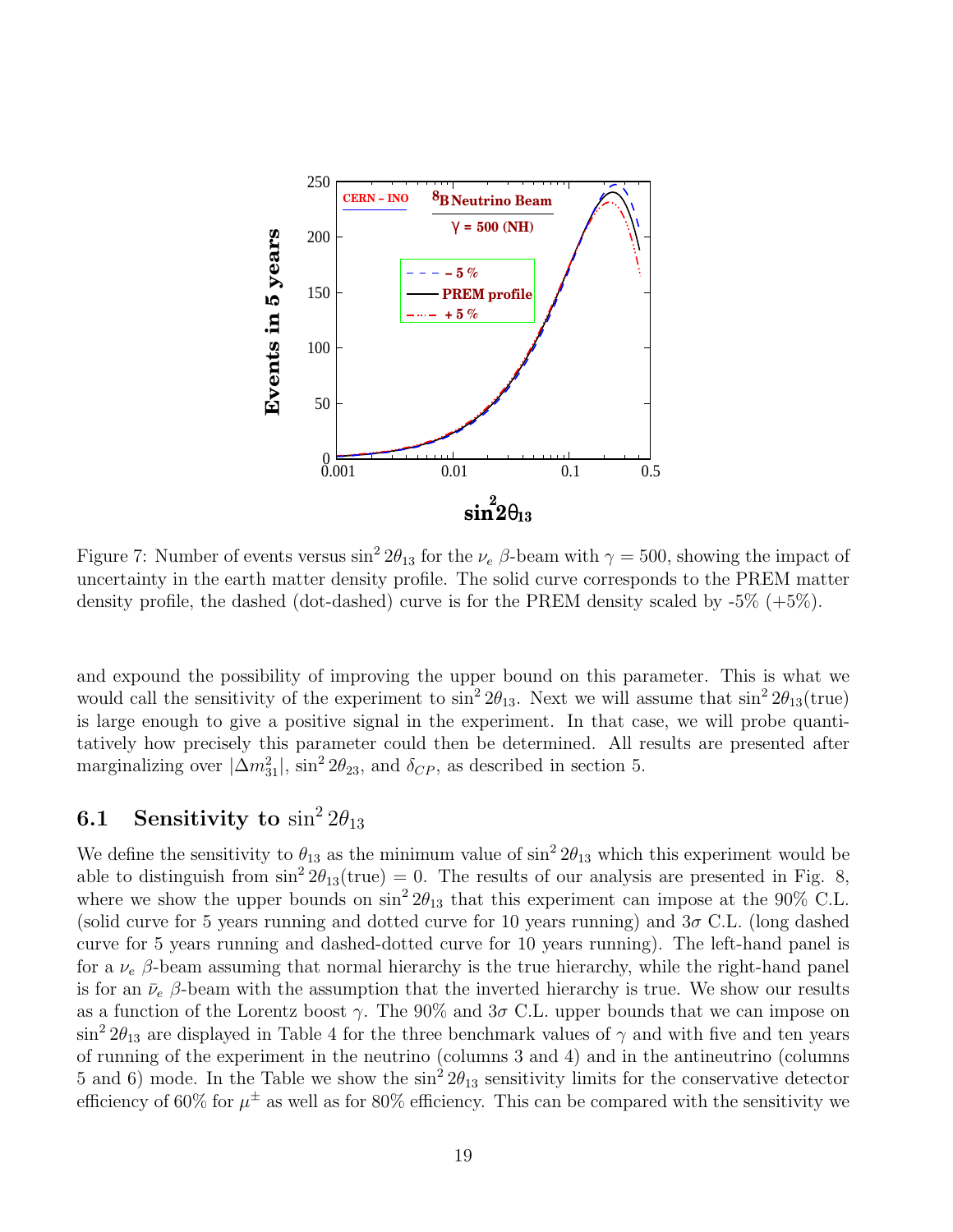

Figure 8: The upper limit on  $\sin^2 2\theta_{13}$  that can be imposed by the CERN-INO  $\beta$ -beam set-up with 5 years and 10 years of running. The left-hand panel shows the  $\sin^2 2\theta_{13}$  sensitivity expected for the neutrino mode assuming normal hierarchy to be true, while the right-hand panel shows the sensitivity for the antineutrino mode and an inverted hierarchy.

expect from the other forthcoming/planned experiments. At the  $90\%$  C.L., the T2K and NO $\nu$ A experiments are expected to constrain  $\sin^2 2\theta_{13} < 2.3 \times 10^{-2}$  and  $\sin^2 2\theta_{13} < 2.4 \times 10^{-2}$  respectively [55]. The Double-Chooz experiment is likely to push the limit down to  $\sin^2 2\theta_{13} < 3.2 \times 10^{-2}$  at 90% C.L., which could be improved to  $\sin^2 2\theta_{13} < 9 \times 10^{-3}$  by the Reactor-II set-up [55]. The "discovery potential"<sup>17</sup> of the CERN-MEMPHYS project for five years of running of both the  $\beta$ beam and the SPL super-beam set-ups considered alone is  $\sin^2 2\theta_{13} \lesssim 5 \times 10^{-3}$  at  $3\sigma$  [42]. With a combined data set in MEMPHYS for five years running in  $\beta$ -beam and five years in the SPL superbeam, the discovery limit could be improved to  $\sin^2 2\theta_{13} \leq 3.5 \times 10^{-3}$  at  $3\sigma$  [42]. The best limit, obtained after a thorough optimization of the  $\beta$ -beam experimental options for the  $\theta_{13}$  sensitivity reach in [56] (see also [57]), is  $\sin^2 2\theta_{13} \leq 1.5 \times 10^{-3}$  at  $3\sigma$ , for what the authors label as set-up  $1^{18}$  and set-up  $2^{19}$ . Therefore, for the experimental set-up with the  $\beta$ -beam source in CERN and INO-ICAL as the far detector the projected  $\sin^2 2\theta_{13}$  sensitivity is comparable to, if not better, than most of the other planned schemes. In fact, the sensitivity reach of this experiment is even better than that expected for an entry level Neutrino Factory (NuFact-I) [58]. Only a NuFact-II with  $L = 7500$  km [19] corresponding to the magic baseline, could give a  $\sin^2 2\theta_{13}$  sensitivity

<sup>&</sup>lt;sup>17</sup>The authors define the "discovery potential" as the minimum value of  $\sin^2 2\theta_{13}$ (true) for which  $\sin^2 2\theta_{13} = 0$ gives a  $\Delta \chi^2 = 9$ .

<sup>&</sup>lt;sup>18</sup>This corresponds to successive 8 year runs of a  $\beta$ -beam in the neutrino and antineutrino mode (total 16 years) with  $\gamma = 200$ ,  $L = 520$  km and a water Cerenkov detector with 500 kton fiducial mass.

<sup>&</sup>lt;sup>19</sup>This corresponds to successive 8 year runs of a  $\beta$ -beam in the neutrino and antineutrino mode (total 16 years) with  $\gamma = 500$ ,  $L = 650$  km and 50 kton of totally active scintillator detector.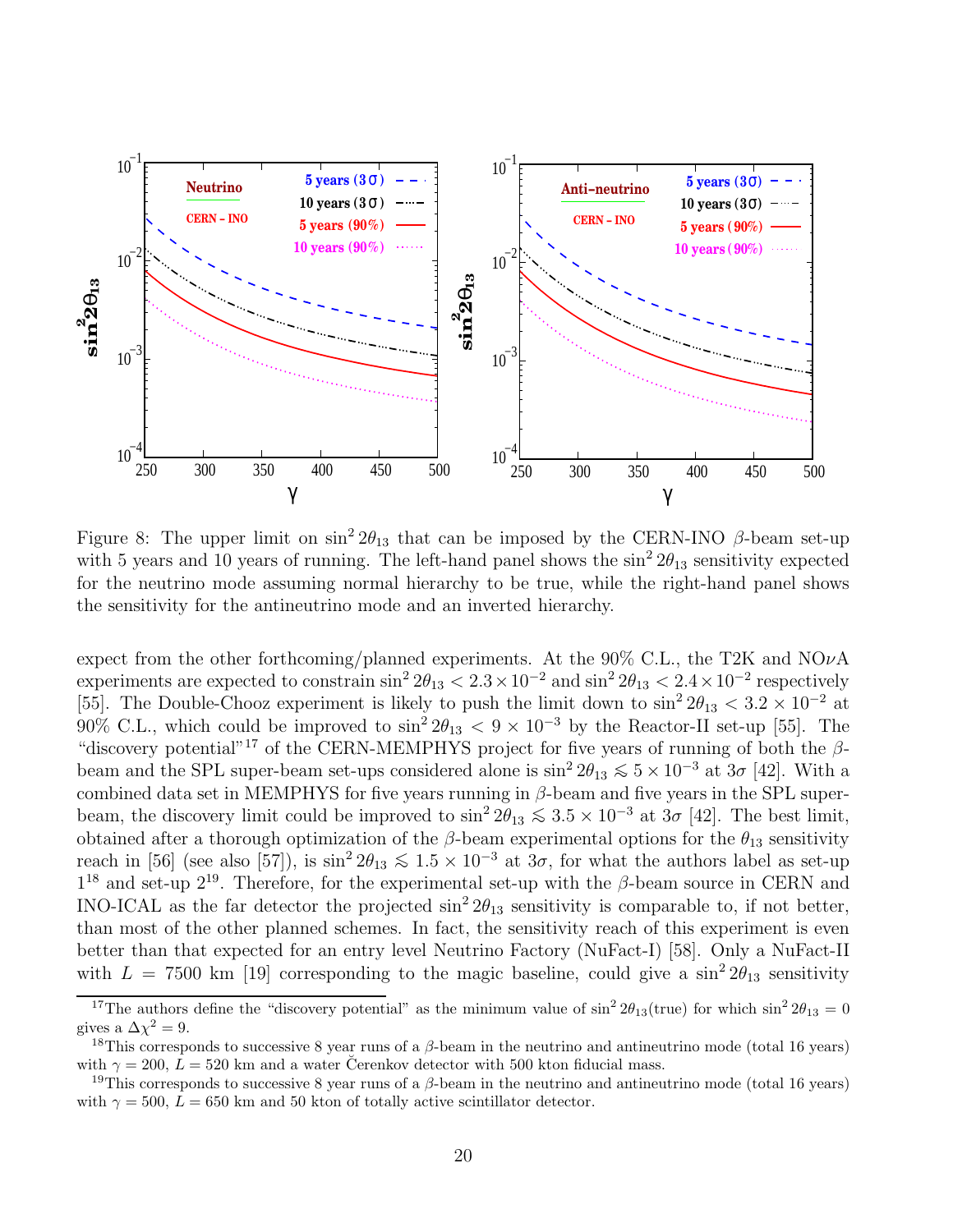|                         |          |                   | Neutrino Beam (NH true)                                              |                                                                      | Anti-neutrino Beam (IH true)                                                    |                                                                      |
|-------------------------|----------|-------------------|----------------------------------------------------------------------|----------------------------------------------------------------------|---------------------------------------------------------------------------------|----------------------------------------------------------------------|
| Detection<br>Efficiency | Years    | $\gamma$          | 90% C.L.                                                             | $3\sigma$ C.L.                                                       | 90\% C.L.                                                                       | $3\sigma$ C.L.                                                       |
| 60%                     | 5 years  | 250<br>350<br>500 | $8.1 \times 10^{-3}$<br>$1.6 \times 10^{-3}$<br>$6.7 \times 10^{-4}$ | $2.8 \times 10^{-2}$<br>$5.2 \times 10^{-3}$<br>$2.1 \times 10^{-3}$ | $8.\overline{3 \times 10^{-3}}$<br>$1.3 \times 10^{-3}$<br>$4.5 \times 10^{-4}$ | $3.1 \times 10^{-2}$<br>$4.3\times10^{-3}$<br>$1.5 \times 10^{-3}$   |
|                         | 10 years | 250<br>350<br>500 | $4.2 \times 10^{-3}$<br>$8.7 \times 10^{-4}$<br>$3.7 \times 10^{-4}$ | $1.4 \times 10^{-2}$<br>$2.7 \times 10^{-3}$<br>$1.1 \times 10^{-3}$ | $4.1 \times 10^{-3}$<br>$6.7 \times 10^{-4}$<br>$2.4 \times 10^{-4}$            | $1.4 \times 10^{-2}$<br>$2.2\times10^{-3}$<br>$7.4 \times 10^{-4}$   |
| 80\%                    | 5 years  | 250<br>350<br>500 | $6.3 \times 10^{-3}$<br>$1.3 \times 10^{-3}$<br>$5.3 \times 10^{-4}$ | $2.1 \times 10^{-2}$<br>$4.0 \times 10^{-3}$<br>$1.6 \times 10^{-3}$ | $6.2 \times 10^{-3}$<br>$9.8 \times 10^{-4}$<br>$3.5 \times 10^{-4}$            | $2.2 \times 10^{-2}$<br>$3.2\times10^{-3}$<br>$1.1 \times 10^{-3}$   |
|                         | 10 years | 250<br>350<br>500 | $3.4 \times 10^{-3}$<br>$6.9 \times 10^{-4}$<br>$2.9 \times 10^{-4}$ | $1.0 \times 10^{-2}$<br>$2.1 \times 10^{-3}$<br>$8.4 \times 10^{-4}$ | $3.1 \times 10^{-3}$<br>$5.1 \times 10^{-4}$<br>$1.8 \times 10^{-4}$            | $1.1 \times 10^{-2}$<br>$1.6 \times 10^{-3}$<br>$5.7 \times 10^{-4}$ |

Table 4: Upper limit on  $\sin^2 2\theta_{13}$  which can be imposed with 5 years and 10 years data respectively, at the 90% and 3σ C.L., for different benchmark values of  $\gamma$ . Columns 3 and 4 show the sensitivity using the  $\nu_e$  beam and assuming normal hierarchy as true and columns 5 and 6 are the sensitivity possible with the  $\bar{\nu}_e$  beam and assuming inverted hierarchy as true. Results are shown for 60% and 80%  $\mu^{\pm}$  detection efficiency.

significantly better than what one can achieve with the CERN-INO  $\beta$ -beam set-up [19, 21].

We reiterate that the tremendous  $\sin^2 2\theta_{13}$  sensitivity of the CERN-INO  $\beta$ -beam set-up comes not really from high  $\beta$ -beam flux, but from the fact that one has near-resonant matter effects at the near-magic baseline. While the latter feature smothers the problems arising from clone solutions, the former lends the experiment an extra sensitivity due to the dependence of matter effects on  $\sin^2 2\theta_{13}$ . This is why the  $\sin^2 2\theta_{13}$  sensitivity depends on the true hierarchy. We have checked that if we run the experiment for 10 years in the neutrino mode alone and with inverted hierarchy assumed as true, then the sensitivity we expect is a meagre  $\sin^2 2\theta_{13} > 1.8 \times 10^{-2}$  at the 90% C.L. Therefore, a hierarchy independent  $\sin^2 2\theta_{13}$  sensitivity can in principle be obtained after runs in both the neutrino and the antineutrino mode, unless one is very lucky. We will return to this issue again in section 8.

# 6.2 Precision in measurement of  $\sin^2 2\theta_{13}$

In this subsection we assume that  $\sin^2 2\theta_{13}$ (true) is large enough such that, for a given boost  $\gamma$ , we have a positive signal in the ICAL detector. For each value of  $\sin^2 2\theta_{13}$  (true), varied between the limiting value obtained in the previous subsection and the current upper limit, we generate the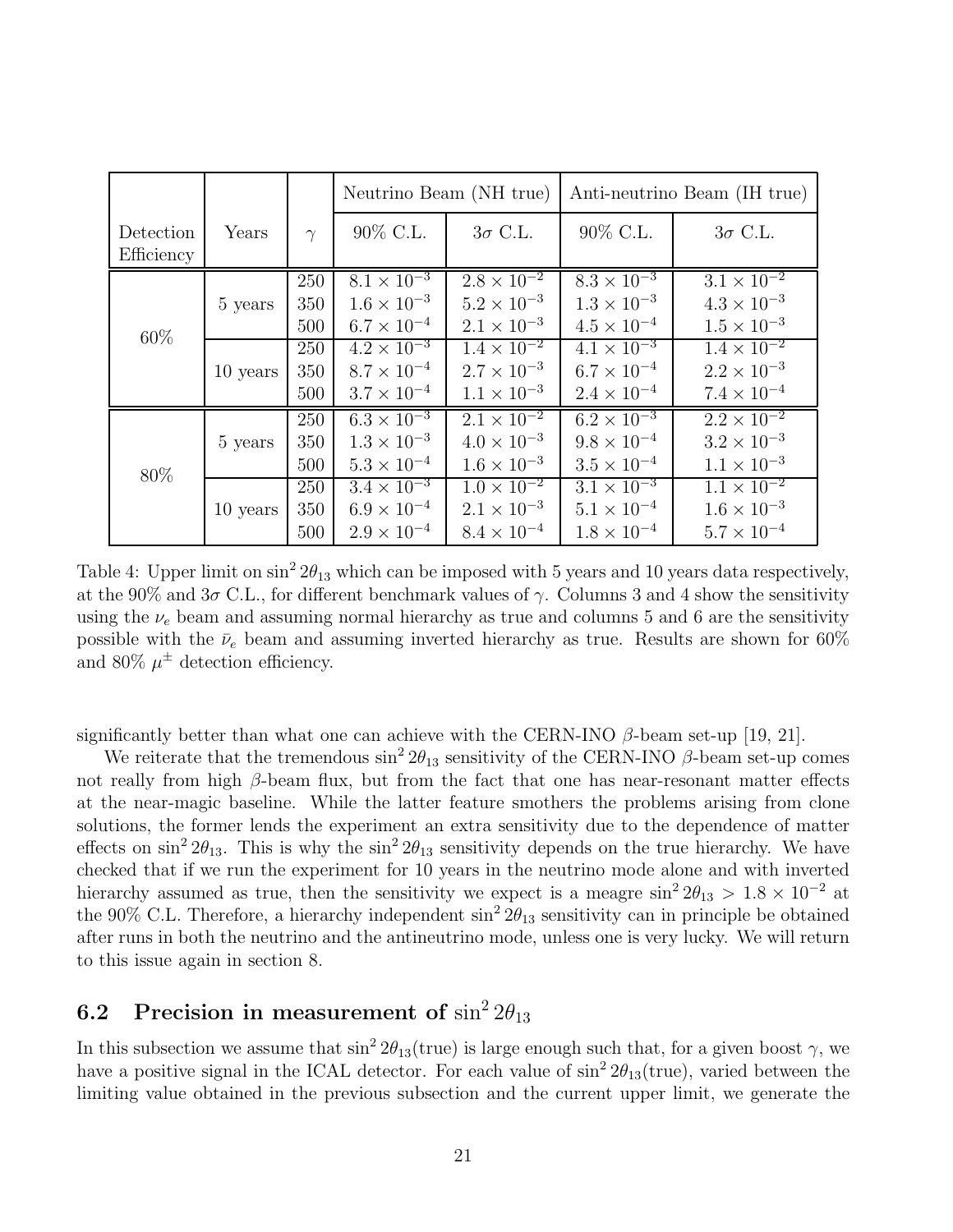

Figure 9: Precision in the measurement of  $\sin^2 2\theta_{13}$  expected in the CERN-INO  $\beta$ -beam experiment with 5 years running in the neutrino channel assuming normal hierarchy. Upper panels show the 90% and  $3\sigma$  band of "measured" values of  $\sin^2 2\theta_{13}$  for every  $\sin^2 2\theta_{13}$  (true). Lower panels show the corresponding 90% and  $3\sigma$  C.L. precision as defined in the text, as a function of  $\sin^2 2\theta_{13}$ (true).



Figure 10: Same as Fig. 9 but for 10 years of running.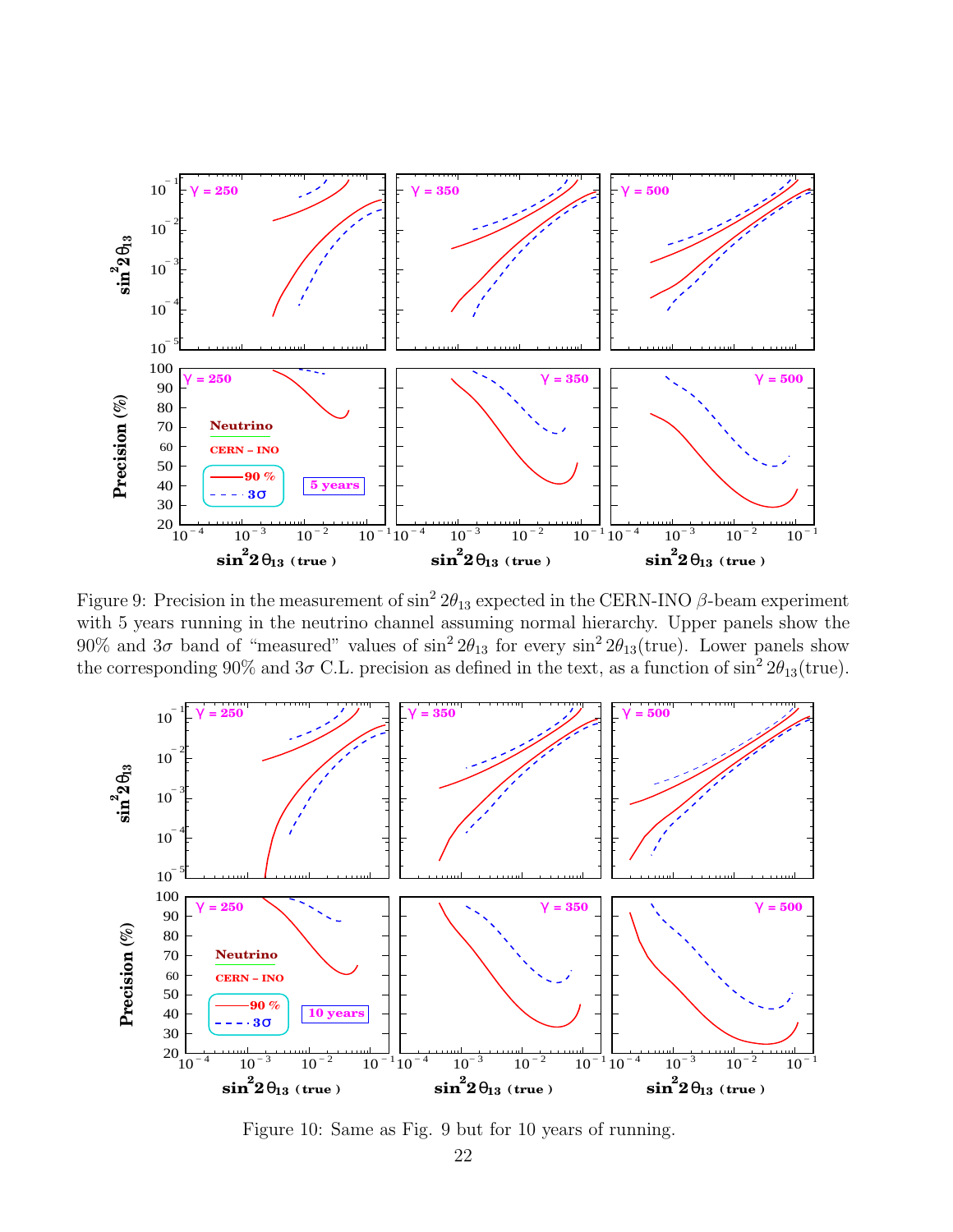data and fit it back using the  $\chi^2$  analysis to give us the range of "measured" values of  $\sin^2 2\theta_{13}$ . We plot in the upper panels of Figs. 9 and 10, the 90% and  $3\sigma$  C.L. bands of  $\sin^2 2\theta_{13}$  as a function of  $\sin^2 2\theta_{13}$ (true) for 5 years and 10 years run respectively. The left, middle and right-hand panels are for  $\gamma = 250$ , 350 and 500, respectively. Plots are shown for the  $\nu_e$  β-beam assuming normal hierarchy as true. In order to quantify the precision which can be obtained on  $\sin^2 2\theta_{13}$ , we define, for any value of  $\sin^2 2\theta_{13}$ (true),

$$
Precision = \frac{\sin^2 2\theta_{13}(max) - \sin^2 2\theta_{13}(min)}{\sin^2 2\theta_{13}(max) + \sin^2 2\theta_{13}(min)} \times 100\% \tag{27}
$$

where  $\sin^2 2\theta_{13}(max)$  and  $\sin^2 2\theta_{13}(min)$  are respectively the largest and smallest values of  $\sin^2 2\theta_{13}$ allowed at the given C.L. We show in the lower panels of Figs. 9 and 10, the variation of this precision function with  $\sin^2 2\theta_{13}$ (true) for the 90% and  $3\sigma$  C.L. for 5 years and 10 years of running respectively, in the neutrino channel assuming normal hierarchy. Similar results are expected if we run the experiment in the antineutrino mode for inverted hierarchy.

As expected, the precision in the  $\sin^2 2\theta_{13}$  measurement improves as  $\sin^2 2\theta_{13}$  (true) increases. However, a very interesting feature in the plots of Fig. 9 is the emergence of minima in the precision, thereby implying that for values of  $\sin^2 2\theta_{13}$  (true) beyond this limiting value, the precision actually deteriorates.

# 7 Sensitivity to  $Sgn(\Delta m^2_{31})$

We next turn our attention to the determination of the neutrino mass hierarchy. If the true value of  $\theta_{13}$  has indeed been chosen to be large by Nature, we can expect sizable matter effects in this experimental set-up, giving us a handle on the mass hierarchy. In our analysis, we assume a certain true mass hierarchy and generate the prospective data in INO-ICAL for the benchmark oscillation parameter values given in Table 2 and for different values of  $\sin^2 2\theta_{13}$  (true). We next fit this data with the wrong hierarchy and calculate a  $\chi^2$ , after marginalizing over  $|\Delta m_{31}^2|$ ,  $\sin^2 2\theta_{23}$ ,  $\delta_{CP}$  as well as  $\sin^2 2\theta_{13}$ , as described in section 5. The results of this analysis are presented in Fig. 11. The figure shows, as a function of  $\gamma$ , the minimum value of  $\sin^2 2\theta_{13}$  (true) for which the wrong hierarchy can be disfavored at the 90% C.L. (solid curve for 5 years running and dotted curve for 10 years running) and  $3\sigma$  C.L. (long dashed curve for 5 years running and dashed-dotted curve for 10 years running). The left-hand panel is for a  $\nu_e$  β-beam and assuming that normal hierarchy is the true hierarchy, while the right-hand panel is for an  $\bar{\nu}_e$  β-beam with the assumption that the inverted hierarchy is true. Of course, since large matter effects appear in only either the neutrino or the antineutrino channel for a given hierarchy, the sensitivity of the experiment to  $sgn(\Delta m_{31}^2)$ would be zero if we used a  $\bar{\nu}_e$  beam when the true hierarchy was normal or an  $\nu_e$  beam when the true hierarchy was inverted.

In Table 5 we show the limiting values of  $\sin^2 2\theta_{13}$  (true), for which the wrong hierarchy can be disfavored at the 90% and  $3\sigma$  C.L. for three specific values of  $\gamma$ . We show the results for 5 years and 10 years of running of the experiment in the neutrino and the antineutrino mode. Table 5 shows the results for both 60% and 80%  $\mu^{\pm}$  detection efficiency. This can be directly compared with the expected potential of the other planned/proposed long baseline experiments in discriminating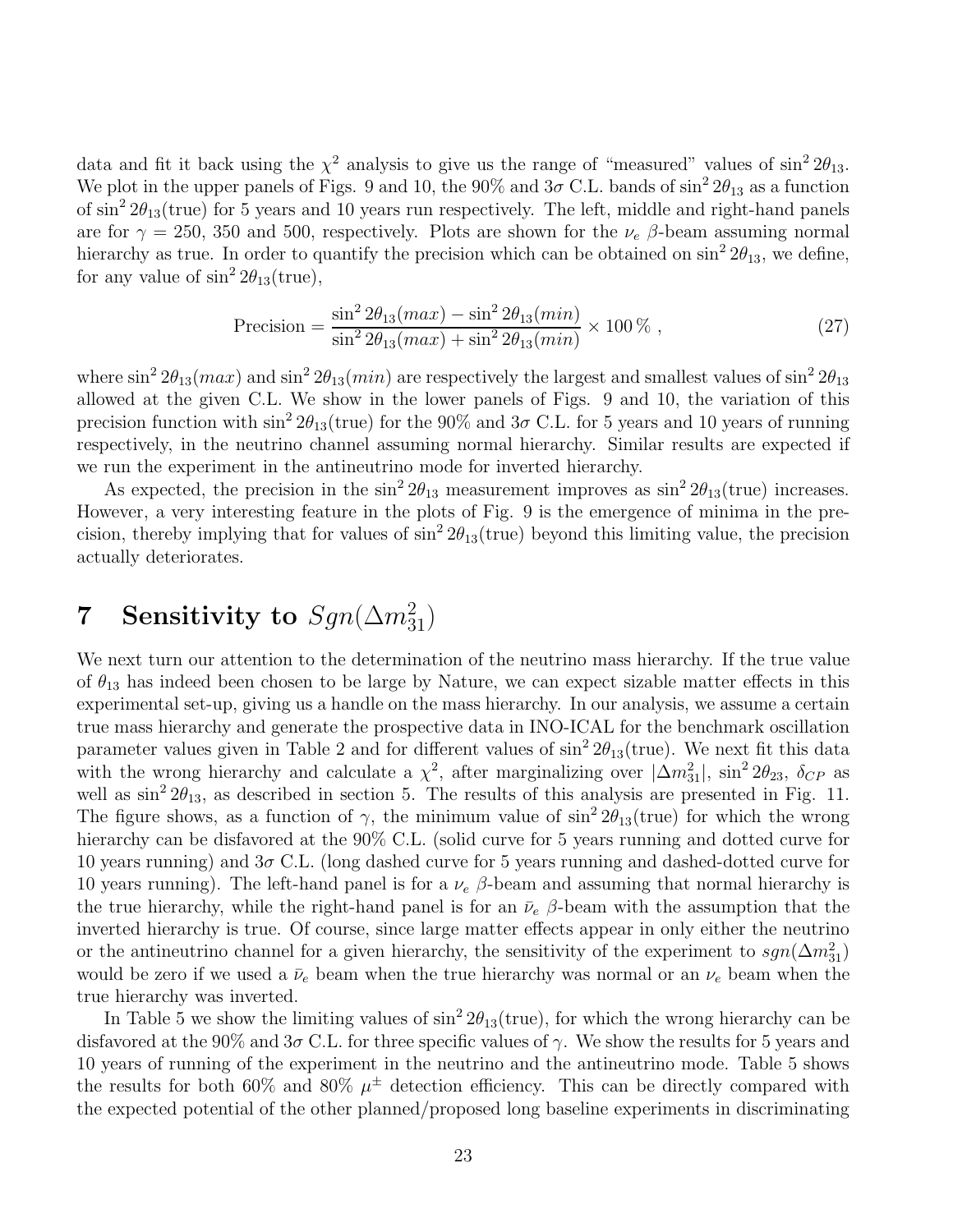

Figure 11: The minimum value of  $\sin^2 2\theta_{13}$ (true) as a function of the boost factor  $\gamma$  at which the wrong hierarchy can be disfavored at the  $90\%$  and  $3\sigma$  C.L. Results are presented for 5 years and 10 years of running in the  $\nu_e$  (left-hand panel) and  $\bar{\nu}_e$  (right-hand panel) mode, if the true hierarchy was normal and inverted respectively.

between the right and the wrong hierarchy. The T2K experiment [53] has a baseline of only 295 km which entails almost negligible matter effects. The  $NO\nu A$  experiment [54] on its own might find it hard to say anything conclusive about the neutrino mass hierarchy, unless Nature conspires to arrange oscillation parameters in a conducive way. The so-called T2KK experimental set-up with the 4 MW beam from the JPARC facility and two detectors, one in Japan and another in Korea  $[35]^{20}$ , is expected to rule out the wrong hierarchy at the  $3\sigma$  C.L. if  $\sin^2 2\theta_{13}$ (true) >  $5.5 \times 10^{-2}$  for a total of 8 years of running, 4 years in the  $\nu_e$  and 4 years in the  $\bar{\nu}_e$  mode. The CERN-MEMPHYS  $\beta$ -beam and SPL superbeam proposals [42] again concern a baseline of only 130 km, which is too short to enable these beam experiments to decipher the mass hierarchy on their own. A higher  $\gamma$  $\beta$ -beam from CERN to (say) Gran Sasso, with a baseline of 732 km could have sensitivity to the mass hierarchy [24, 57]. It was shown in [56] that for  $\gamma = 200$  and  $L = 520$  km, the wrong hierarchy could be disfavored at  $3\sigma$  C.L. if  $\sin^2 2\theta_{13}$ (true) >  $2 \times 10^{-2}$  after 8 years of simultaneous running in the neutrino and antineutrino mode and with a 500 kton water detector. Therefore we see that our sensitivity to the neutrino mass hierarchy can be well surpassed only by a Neutrino Factory, where the right normal hierarchy could be determined at  $3\sigma$  C.L. for  $\sin^2 2\theta_{13}$ (true)  $> 3 \times 10^{-4}$ , if the experiment is done at the magic baseline  $L = 7500$  km.

In Fig. 12 we show the minimum  $\sin^2 2\theta_{13}$  (true) as a function of the running time T (in years) needed in this experimental set-up to discriminate between the wrong and the right hierarchy at the 90% and  $3\sigma$  C.L. The left-hand panel is for a run in the  $\nu_e$  mode with true normal hierarchy, while

 $20$ For an alternate T2KK proposal, see [36].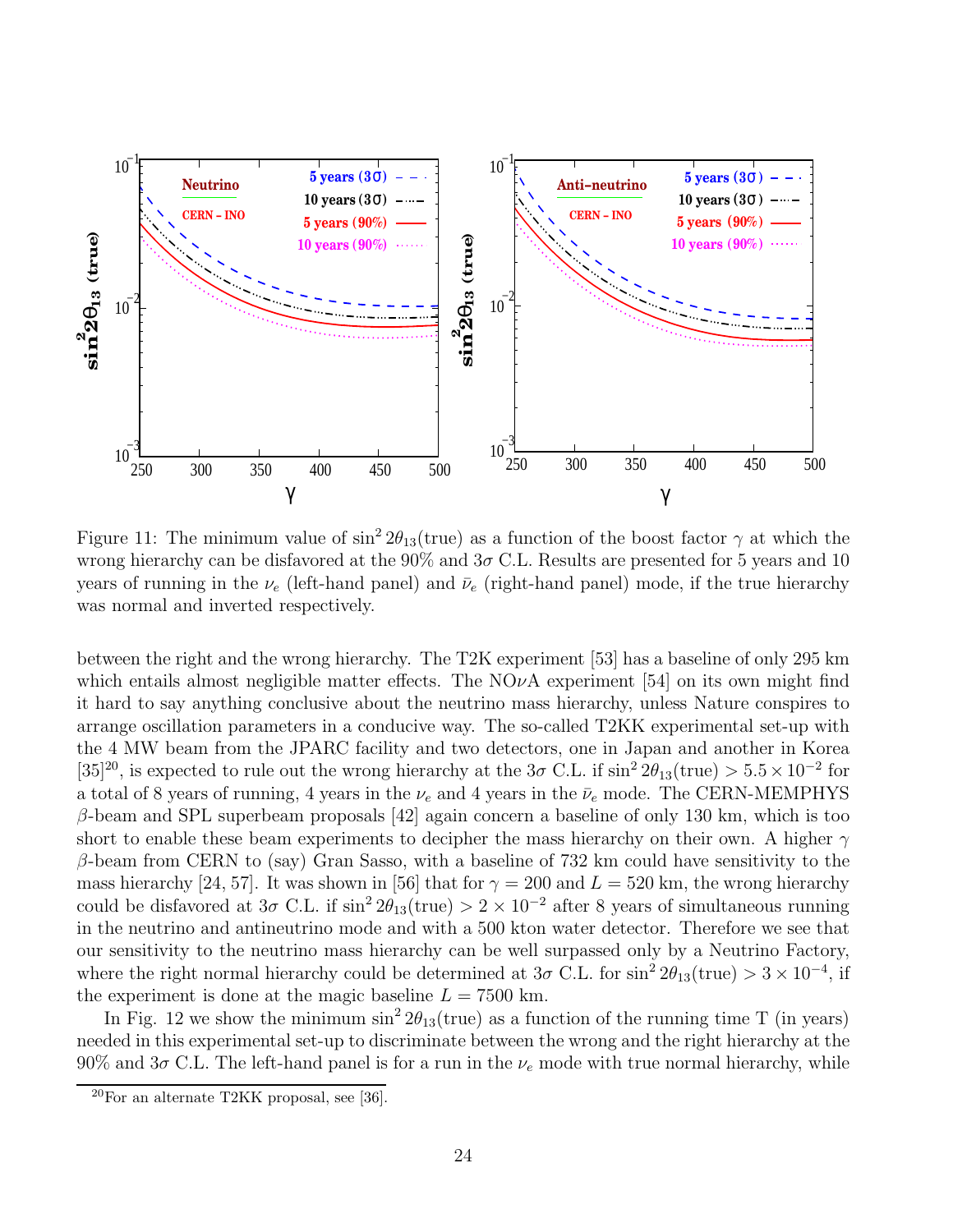|                         |          |                   | Neutrino Beam (NH true)                                              |                                                                      | Anti-neutrino Beam (IH true)                                         |                                                                      |
|-------------------------|----------|-------------------|----------------------------------------------------------------------|----------------------------------------------------------------------|----------------------------------------------------------------------|----------------------------------------------------------------------|
| Detection<br>Efficiency | Years    | $\gamma$          | 90% C.L.                                                             | $3\sigma$ C.L.                                                       | 90% C.L.                                                             | $3\sigma$ C.L.                                                       |
| 60%                     | 5 years  | 250<br>350<br>500 | $3.7 \times 10^{-2}$<br>$9.7 \times 10^{-3}$<br>$7.7 \times 10^{-3}$ | $6.6 \times 10^{-2}$<br>$1.5 \times 10^{-2}$<br>$1.0 \times 10^{-2}$ | $4.7 \times 10^{-2}$<br>$9.2 \times 10^{-3}$<br>$5.9 \times 10^{-3}$ | $8.7 \times 10^{-2}$<br>$1.4 \times 10^{-2}$<br>$8.2 \times 10^{-3}$ |
|                         | 10 years | 250<br>350<br>500 | $3.0 \times 10^{-2}$<br>$8.3 \times 10^{-3}$<br>$6.6 \times 10^{-3}$ | $4.7 \times 10^{-2}$<br>$1.2 \times 10^{-2}$<br>$8.7 \times 10^{-3}$ | $3.8 \times 10^{-2}$<br>$8.1 \times 10^{-3}$<br>$5.4 \times 10^{-3}$ | $6.0 \times 10^{-2}$<br>$1.1 \times 10^{-2}$<br>$7.0 \times 10^{-3}$ |
| 80\%                    | 5 years  | 250<br>350<br>500 | $3.4 \times 10^{-2}$<br>$9.3 \times 10^{-3}$<br>$7.4 \times 10^{-3}$ | $5.7 \times 10^{-2}$<br>$1.3 \times 10^{-2}$<br>$9.8 \times 10^{-3}$ | $4.3 \times 10^{-2}$<br>$8.9 \times 10^{-3}$<br>$5.9 \times 10^{-3}$ | $7.3 \times 10^{-2}$<br>$1.3\times10^{-2}$<br>$8.2 \times 10^{-3}$   |
|                         | 10 years | 250<br>350<br>500 | $2.8 \times 10^{-2}$<br>$8.1 \times 10^{-3}$<br>$6.6 \times 10^{-3}$ | $4.2 \times 10^{-2}$<br>$1.1 \times 10^{-2}$<br>$8.5 \times 10^{-3}$ | $3.5 \times 10^{-2}$<br>$7.8 \times 10^{-3}$<br>$5.4 \times 10^{-3}$ | $5.4 \times 10^{-2}$<br>$1.0 \times 10^{-2}$<br>$6.9 \times 10^{-3}$ |

Table 5: Minimum value of  $\sin^2 2\theta_{13}$ (true) for which a CERN-INO beta-beam experiment can rule out the wrong hierarchy at the 90% and  $3\sigma$  C.L. after 5 years and 10 years of running, for different benchmark values of  $\gamma$ . Columns 3 and 4 show the sensitivity using the  $\nu_e$  beam assuming normal hierarchy as true and columns 5 and 6 are for the  $\bar{\nu}_e$  beam assuming the inverted hierarchy as true. Results are shown for 60% and 80%  $\mu^{\pm}$  detection efficiency.

the right-hand panel shows the results for running in the  $\bar{\nu}_e$  mode with true inverted hierarchy. We show the results for the three chosen values of  $\gamma$ . We see, for example, that if  $\sin^2 2\theta_{13}$ (true) =  $5 \times 10^{-2}$  and the normal hierarchy was true, then the wrong inverted hierarchy could be disfavored at the  $3\sigma$  C.L. after just 9 (26) months of running in the  $\nu_e$  mode with  $\gamma = 500$  (350).

Fig. 13 shows the impact of  $\delta_{CP}$  on the hierarchy sensitivity of this experiment. The left-hand panel is for the neutrino channel with normal hierarchy as true, while the right-hand panel is for the antineutrino channel with inverted hierarchy as true. We show the 90% (dashed curves) and  $3\sigma$  (solid curves) C.L. curves for 5 years (thick lines) and 10 years (thin lines) running of the β-beam with  $\gamma = 350$ . We note that loss in hierarchy sensitivity due to the uncertainty in  $\delta_{CP}$ is very marginal, owing to the fact that we are proposing this set-up at a near-magic baseline. The best sensitivity to hierarchy comes for  $\delta_{CP} \simeq 125$  in the neutrino mode and  $\delta_{CP} \simeq 300$  in the antineutrino mode.

# 8 Running the  $\nu_e$  and  $\bar{\nu}_e$  β-Beam Simultaneously

An exquisite feature of magnetized iron detectors is their charge identification capability. Thus, if both the  $\nu_e$  and the  $\bar{\nu}_e$  β-beam were produced simultaneously at CERN, the oscillated  $\nu_\mu$  could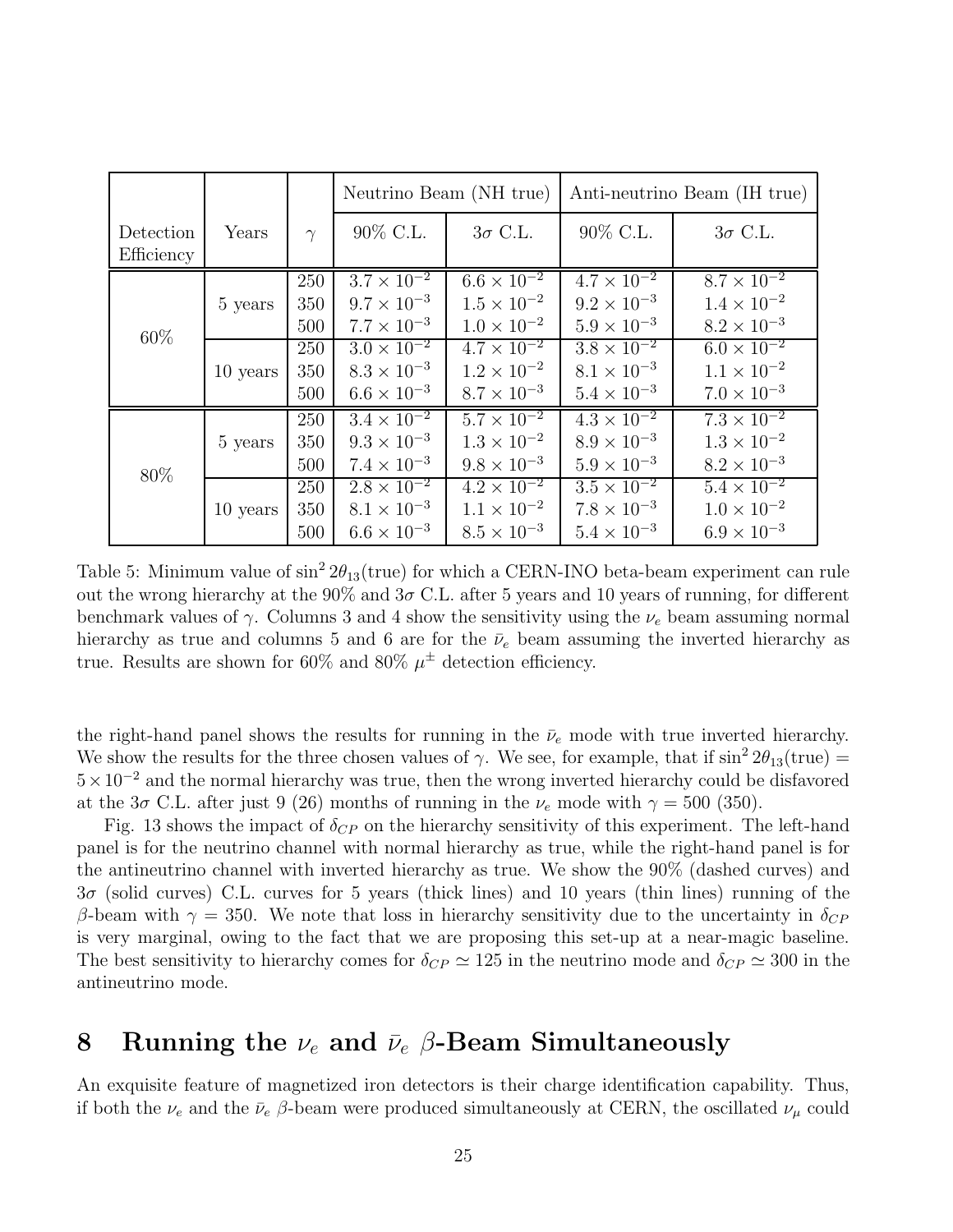

Figure 12: The minimum value of  $\sin^2 2\theta_{13}$  (true) as a function of the running time necessary to disfavor the wrong hierarchy at the  $90\%$  and  $3\sigma$  C.L. in the neutrino mode assuming normal hierarchy as true (left-hand panel) and in the antineutrino mode assuming inverted hierarchy as true (right-hand panel). Results are shown for three values of  $\gamma$ .

be measured distinctly from the oscillated  $\bar{\nu}_{\mu}$  at INO<sup>21</sup>. Since near-resonant matter effects appear only in either the neutrino or the antineutrino channel, this gives the experiment an added edge to unravel both the mass hierarchy as well as  $\theta_{13}$  simultaneously, within a much shorter time. The argument goes as follows.

Throughout the paper so far, we had been tacitly working in a scenario where we have just one type of  $\beta$ -beam from CERN and the hierarchy was conducive to having large matter effect, the key behind the excellent  $\theta_{13}$  as well as mass hierarchy sensitivity. However, we have to bear in mind that in the absence of any prior knowledge of the true value of  $\theta_{13}$  and/or the mass hierarchy, one would not know which of the two modes – neutrino or the antineutrino – would be preferable for extracting maximal matter effects. With luck, it might so happen that the beam is run in the neutrino mode first and the true hierarchy turns out to be normal and  $\sin^2 2\theta_{13}$  (true) not too small. In that case, we would see large number of events in the detector and know without ambiguity both the mass hierarchy as well as the value of  $\theta_{13}$ . However, if the experiment is run in say only, the neutrino mode and if we do not see enough number of events (as expected from large matter effects), it would be difficult to tell if the non-observation should be attributed to the true hierarchy being inverted or whether the mixing angle  $\theta_{13}$  is very small. We would find ourselves in a similar impasse if a  $\bar{\nu}_e$  β-beam is used and one observed a very small number of

<sup>&</sup>lt;sup>21</sup>The  $\nu_e$  and  $\bar{\nu}_e$  β-beam fluxes could be produced in distinct bunches from the storage ring. Therefore, in principle, it should be straight-forward to distinguish the neutrino from the antineutrino events at any detector using the nano-second time resolution that most detectors possess. However, since ICAL will be magnetized, it could directly distinguish between the two channels irrespective of the timing information.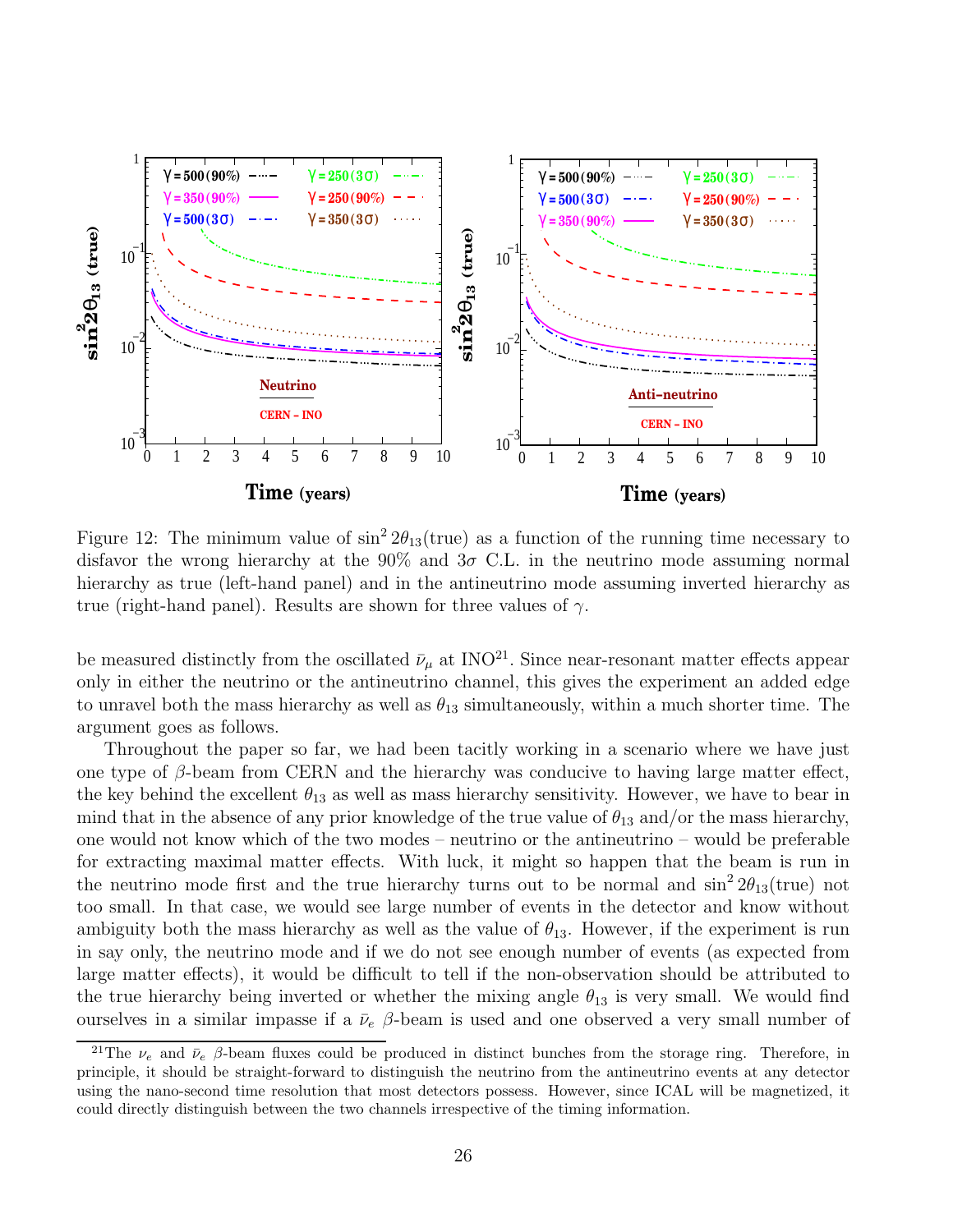

Figure 13: The effect of  $\delta_{CP}$  uncertainty on the limiting value of  $\sin^2 2\theta_{13}$ (true) for which the hierarchy determination will be feasible for  $\gamma = 350$ . For all values to the right of the solid curves (dashed curves) it would be possible to rule out the wrong hierarchy at the  $3\sigma$  (90%) C.L. Thick (thin) lines are for 5 (10) years of running. Left-hand panel is for  $\nu_e$  β-beam assuming normal hierarchy is true, while the right-hand panel is for  $\bar{\nu}_e$  β-beam assuming true inverted hierarchy.

events. This deadlock would then be broken only if we run the  $\beta$ -beam in both the neutrino and the antineutrino mode.

Recall that a  $\beta$ -beam facility has the useful feature that it can be operated simultaneously in the  $\nu_e$  as well as  $\bar{\nu}_e$  mode, since both the <sup>8</sup>B and <sup>8</sup>Li ions are positively charged, and therefore move in the same direction in the storage ring. The only constraint is that, since the magnetic field would be the same for both channels, the different charge-to-mass ratio for the two candidate ions would fix the boost for the antineutrino channel to be 0.6 times that in the neutrino channel. Therefore, we could work within a set-up where we have simultaneous  $\nu_e$  and  $\bar{\nu}_e$  beams with say  $\gamma = 500$  and 300 respectively for the two channels. Since INO-ICAL would have excellent charge identification capability, it would distinguish the  $\mu^-$  produced from oscillated  $\nu_\mu$  and  $\mu^+$  produced from oscillated  $\bar{\nu}_{\mu}$ , when the  $\nu_e$  and  $\bar{\nu}_e$  beams are run simultaneously. In this scenario, unless  $\theta_{13}$  is extremely small, we would observe an enhancement in the number of events due to earth matter effects in one of the channels, irrespective of the true mass hierarchy. Therefore, a direct comparison of the number of  $\mu^-$  and  $\mu^+$  events would immediately tell us the mass hierarchy for  $\theta_{13}$  not small. If the true value of  $\theta_{13}$  is indeed chosen to be very small by Nature, then we would see no enhancement in the event rate in either the neutrino or the antineutrino channel and one would be able to place an upper limit on the value of  $\sin^2 2\theta_{13}$  unambiguously.

We have checked that with  $\nu_e$  and  $\bar{\nu}_e$  beams running simultaneously with  $\gamma = 500$  and 300 respectively for the two channels, we could obtain a  $\theta_{13}$  sensitivity of  $\sin^2 2\theta_{13} < 4.5 \times 10^{-3}$  at  $3\sigma$ , irrespective of the true mass hierarchy, after 10 years of running. We would have sensitivity to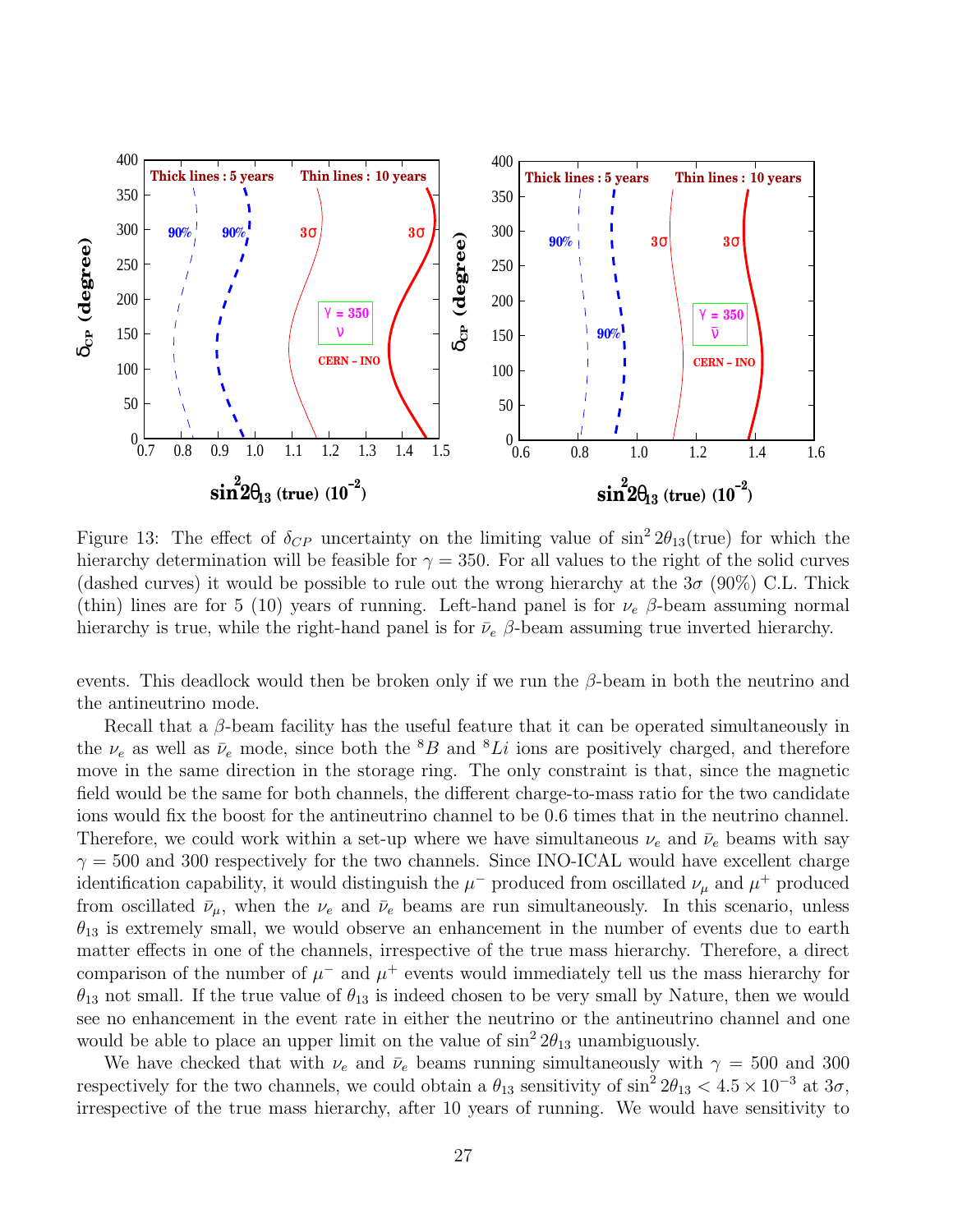the neutrino mass hierarchy for at least  $\sin^2 2\theta_{13} > 2.1 \times 10^{-2}$  at  $3\sigma$  after 10 years of simultaneous running, again irrespective of whether the true hierarchy was normal or inverted. One could argue that running the beam successively with  $\gamma = 500$ , first in the  $\nu_e$  mode followed by the  $\bar{\nu}_e$  mode would give an unambiguous  $\theta_{13}$  sensitivity limit of  $\sin^2 2\theta_{13} < 1.5 \times 10^{-3}$  at  $3\sigma$  and the mass hierarchy sensitivity limit of  $\sin^2 2\theta_{13} > 8.2 \times 10^{-3}$  at  $3\sigma$ . However, note that it is not possible to run the  $\bar{\nu}_e$  beam with the same  $\gamma$  as the  $\nu_e$  beam without any accelerator upgrade. Running the  $\beta$ -beam simultaneously in both polarities has the additional advantage that if  $\sin^2 2\theta_{13}$ (true) is indeed large in Nature and within reach of the CERN-INO  $\beta$ -beam set-up, then one would have a surplus of either  $\mu^-$  or  $\mu^+$  events in INO-ICAL. This would directly tell us the neutrino mass hierarchy unambiguously.

## 9 Conclusions

We explored the physics potential of an experimental program with the  $\beta$ -beam source ( $\nu_e$  or  $\bar{\nu}_e$ ) at CERN and a 50 kton magnetized iron detector at INO. The CERN-INO distance is very close to the magic baseline, which is ideal for performing a degeneracy-free measurement of the mixing angle  $\theta_{13}$  and the neutrino mass hierarchy. The large baseline also opens up the possibility for large matter effects. For the CERN-INO baseline, the largest earth effects corresponding to resonant conversion of (anti)neutrinos in matter, happen for (anti)neutrino energy of  $E \simeq 6$  GeV.  $\nu_{\mu}$  or  $\bar{\nu}_{\mu}$  produced at these energies through oscillations can be effectively detected in magnetized iron calorimeters via the  $\mu^{\mp}$  they produce, the detection energy threshold being about 1 GeV. For the most common ions used in  $\beta$ -beam studies, this range of (anti)neutrino energies can be achieved for Lorentz factor  $\gamma \gtrsim 10^3$ . In this paper we have considered the new possibility of using the <sup>8</sup>B and <sup>8</sup>Li as source ions for  $\nu_e$  and  $\bar{\nu}_e$  β-beam respectively. Owing to the large end-point energy of these ions, the resultant energy spectrum of the Lorentz boosted  $\beta$ -beam for these ions is harder by more than a factor of 3, compared to the standard alternative ions  $^{18}Ne$  and  $^{6}He$ . Therefore, with these ions we would get a  $\beta$ -beam flux peaked at about 6 GeV, for plausible values of the Lorentz boost  $\gamma$  in the range 250-500. We showed that for this β-beam flux from CERN, it will be possible to get an essentially background free measurement of the "golden channel" probability  $P_{e\mu}$ , through observation of  $\mu^-$  (or  $\mu^+$ ) events in the ICAL detector at INO. We argued that the number of events in this experimental set-up is dictated directly by the extent of near-resonant earth matter effect, which significantly enhances the transition probability  $P_{e\mu}$ . The extent of earth matter effect in turn is governed by the neutrino mass hierarchy and the value of  $\sin^2 2\theta_{13}$ . The CERN-INO  $\beta$ -beam experiment that we propose therefore emerges as a powerful tool to pin down the neutrino mass hierarchy and  $\theta_{13}$ .

We simulated the prospective data in this experimental set-up for 5 years and 10 years of running of the  $\beta$ -beam in either the neutrino or the antineutrino mode and presented the sensitivity results from a rigorous  $\chi^2$  analysis, after marginalizing over all the oscillation parameters and taking into account the systematic uncertainties coming from the  $\beta$ -beam source, the detector, as well as the theoretical calculation of the interaction cross sections. For  $\gamma=500$ , if true value of  $\theta_{13}$  was zero, this experiment with 60% detection efficiency and 5 years of running would put a limit of  $\sin^2 2\theta_{13} < 2.1 \times 10^{-3}$   $(\sin^2 2\theta_{13} < 1.5 \times 10^{-3})$  at  $3\sigma$  C.L. with the  $\nu_e$  ( $\bar{\nu}_e$ )  $\beta$ -beam for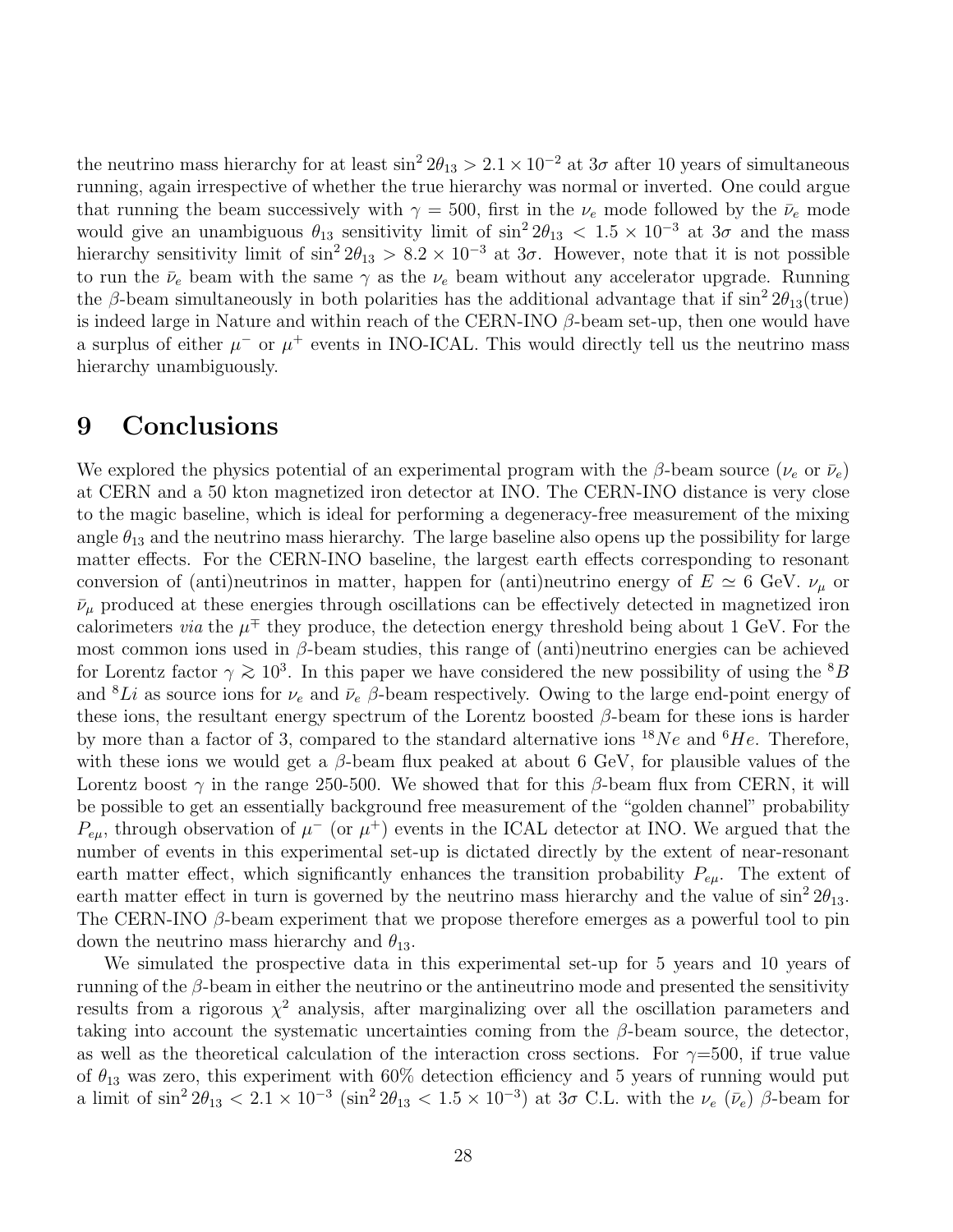the normal (inverted) mass hierarchy. With 80% detection efficiency and 10 years of running the corresponding limits would be  $\sin^2 2\theta_{13} < 8.4 \times 10^{-4}$   $(\sin^2 2\theta_{13} < 5.7 \times 10^{-4})$  at  $3\sigma$  C.L. with the  $\nu_e$  $(\bar{\nu}_e)$  β-beam for the normal (inverted) mass hierarchy. With 60% detection efficiency and 5 years of running the wrong hierarchy could be ruled out at the  $3\sigma$  C.L. if  $\sin^2 2\theta_{13}$ (true) >  $1.0 \times 10^{-2}$  $(\sin^2 2\theta_{13}(\text{true}) > 8.2 \times 10^{-3})$  with the  $\nu_e$  ( $\bar{\nu}_e$ )  $\beta$ -beam for the true normal (inverted) mass hierarchy. If the detection efficiency was 80% and running period 10 years the corresponding sensitivity would be enhanced to  $\sin^2 2\theta_{13}(\text{true}) > 8.5 \times 10^{-3}$   $(\sin^2 2\theta_{13}(\text{true}) > 6.9 \times 10^{-3})$  respectively at the  $3\sigma$ C.L. We showed that if  $\sin^2 2\theta_{13}$ (true) = 0.05,  $\gamma = 500$  and the true hierarchy was normal, then the inverted hierarchy could be disfavored at  $3\sigma$  C.L. with a  $\nu_e$  β-beam within just 9 months of running. Finally, we considered the scenario where the  $\nu_e$  and  $\bar{\nu}_e$  flux could be produced simultaneously at the CERN  $\beta$ -beam facility. Since ICAL at INO would be magnetized and hence would possess charge identification capability, we argued that an unambiguous information on  $\theta_{13}$  and the mass hierarchy could be obtained within a much shorter time scale if  $\sin^2 2\theta_{13}$  (true) is large. If  $\theta_{13}$  is very small, one would not be able to determine the mass hierarchy, but could still save time in putting an upper bound on the mixing angle  $\theta_{13}$ .

In conclusion, the sensitivity for  $\sin^2 2\theta_{13}$  and the neutrino mass hierarchy that is expected in the CERN-INO  $\beta$ -beam experiment appears to be better than most of the other experimental proposals involving superbeams and  $\beta$ -beam and can only be surpassed by the NuFact-II experiment.

### Acknowledgements

The authors acknowledge help from the INO collaboration and thank F. Terranova for a useful communication. S.K.A. is grateful to Abhijit Samanta for discussions. S.C. wishes to thank Walter Winter, Andrea Donini and Pasquale Migliozzi for helpful discussions. S.C. acknowledges support from the University of Oxford and PPARC during the initial part of this work.

## References

- [1] B. T. Cleveland et al., Astrophys. J. 496, 505 (1998); J. N. Abdurashitov et al. [SAGE Collaboration], J. Exp. Theor. Phys. 95, 181 (2002) [Zh. Eksp. Teor. Fiz. 122, 211 (2002)]; W. Hampel *et al.* [GALLEX Collaboration], Phys. Lett. B 447, 127 (1999); S. Fukuda *et al.* [Super-Kamiokande Collaboration], Phys. Lett. B 539, 179 (2002); B. Aharmim et al. [SNO Collaboration], Phys. Rev. C 72, 055502 (2005).
- [2] Y. Ashie et al. [Super-Kamiokande Collaboration], Phys. Rev. D 71, 112005 (2005).
- [3] K. Eguchi et al., [KamLAND Collaboration], Phys.Rev.Lett.90 (2003) 021802; T. Araki et al. [KamLAND Collaboration], Phys. Rev. Lett. 94, 081801 (2005).
- [4] E. Aliu et al. [K2K Collaboration], Phys. Rev. Lett. 94, 081802 (2005).
- [5] D. G. Michael et al., [MINOS Collaboration], arXiv:hep-ex/0607088.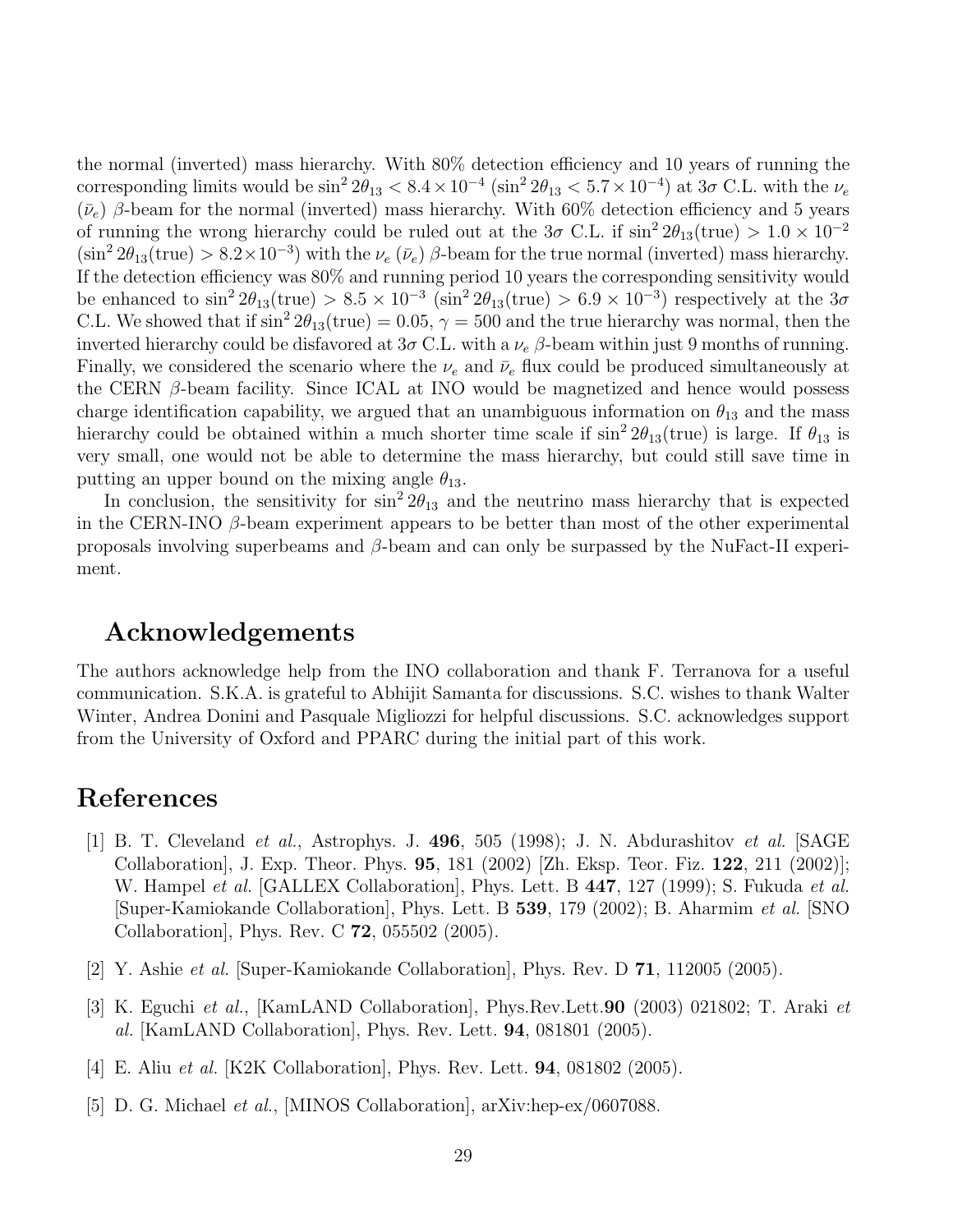- [6] M. Apollonio et al., Eur. Phys. J. C 27, 331 (2003).
- [7] M. Maltoni *et al.*, New J. Phys. **6**, 122 (2004), hep-ph/0405172 v5; S. Choubey, arXiv:hepph/0509217; S. Goswami, Int. J. Mod. Phys. A 21, 1901 (2006); A. Bandyopadhyay et al., Phys. Lett. B 608, 115 (2005); G. L. Fogli et al., Prog. Part. Nucl. Phys. 57, 742 (2006).
- [8] L. Wolfenstein, Phys. Rev. D 17, 2369 (1978);
- [9] S. P. Mikheev and A. Y. Smirnov, Sov. J. Nucl. Phys. 42, 913 (1985) [Yad. Fiz. 42, 1441 (1985)]; S. P. Mikheev and A. Y. Smirnov, Nuovo Cim. C 9, 17 (1986).
- [10] V. D. Barger, K. Whisnant, S. Pakvasa and R. J. N. Phillips, Phys. Rev. D 22, 2718 (1980).
- [11] A. Cervera *et al.*, Nucl. Phys. B **579**, 17 (2000) [Erratum-ibid. B **593**, 731 (2001)].
- [12] P. Zucchelli, Phys. Lett. B **532**, 166 (2002).
- [13] http://www.hep.ph.ic.ac.uk/iss/
- [14] M. S. Athar et al. [INO Collaboration], A Report of the INO Feasibility Study, http://www.imsc.res.in/ ino/OpenReports/INOReport.pdf
- [15] J. Burguet-Castell *et al.*, Nucl. Phys. B **608**, 301 (2001).
- [16] H. Minakata and H. Nunokawa, JHEP 0110, 001 (2001).
- [17] G. L. Fogli and E. Lisi, Phys. Rev. D 54, 3667 (1996).
- [18] V. Barger, D. Marfatia and K. Whisnant, Phys. Rev. D 65, 073023 (2002).
- [19] P. Huber and W. Winter, Phys. Rev. D 68, 037301 (2003).
- [20] A. Y. Smirnov, arXiv:hep-ph/0610198.
- [21] P. Huber, M. Lindner, M. Rolinec and W. Winter, Phys. Rev. D 74, 073003 (2006).
- [22] S. K. Agarwalla, A. Raychaudhuri and A. Samanta, Phys. Lett. B 629, 33 (2005).
- [23] C. Rubbia, A. Ferrari, Y. Kadi and V. Vlachoudis, Nucl. Instrum. Meth. A 568, 475 (2006); C. Rubbia, arXiv:hep-ph/0609235.
- [24] A. Donini and E. Fernandez-Martinez, Phys. Lett. B **641**, 432 (2006).
- [25] R. Adhikari, S. K. Agarwalla and A. Raychaudhuri, Phys. Lett. B 642, 111 (2006). S. K. Agarwalla, S. Rakshit and A. Raychaudhuri, arXiv:hep-ph/0609252.
- [26] For a recent review see C. Volpe, J. Phys. G 34, R1 (2007).
- [27] J. Bouchez, M. Lindroos and M. Mezzetto, AIP Conf. Proc. 721, 37 (2004).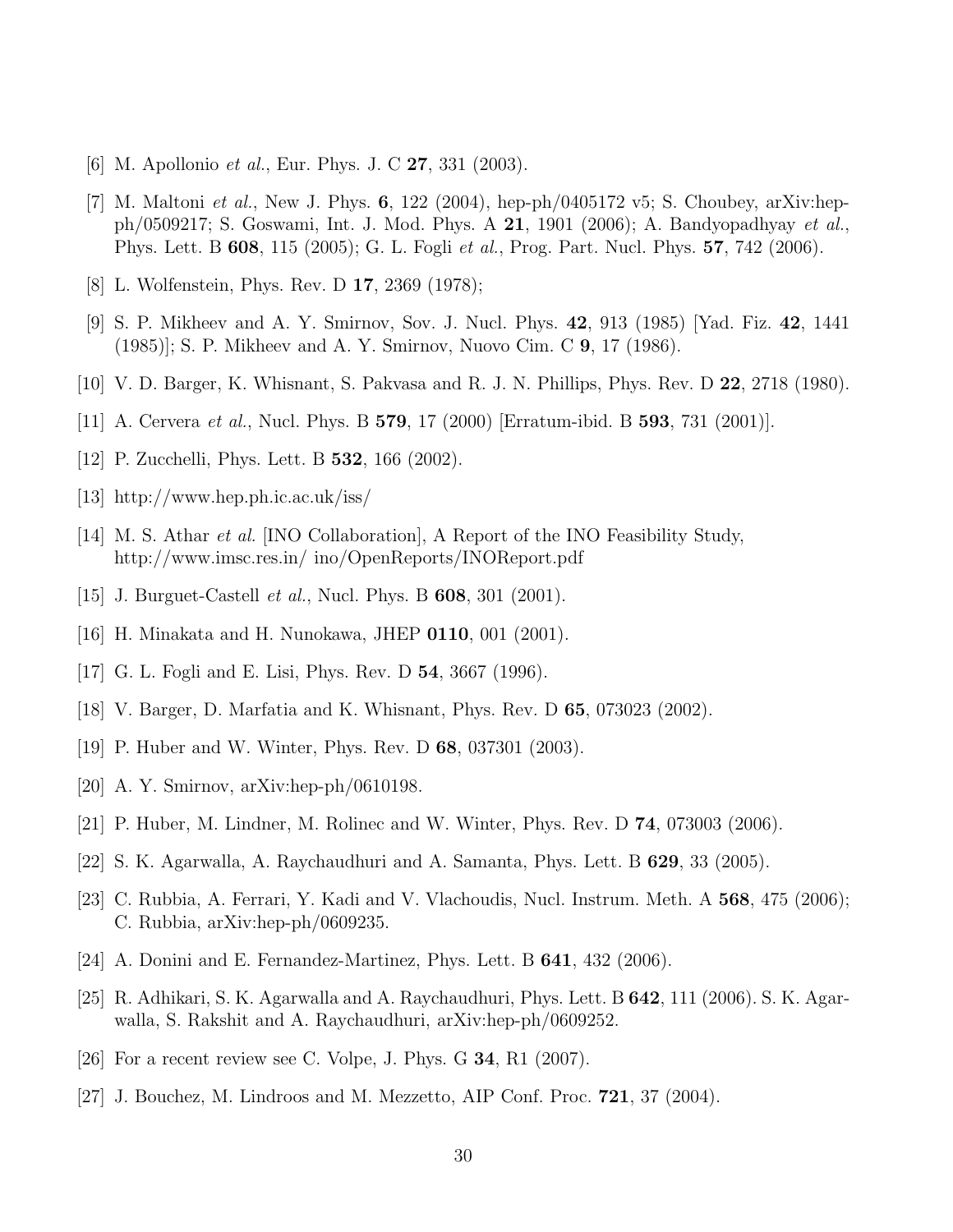- [28] B. Autin *et al.*, J. Phys. G **29**, 1785 (2003).
- [29] L. P. Ekstrom and R. B. Firestone, WWW Table of Radioactive Isotopes, database version 2/28/99 from URL http://ie.lbl.gov/toi/
- [30] J. Burget-Castell *et al.*, Nucl. Phys. B **695**, 217 (2004).
- [31] A. Donini et al., arXiv:hep-ph/0511134; A. Donini et al., arXiv:hep-ph/0604229.
- [32] M. Freund, P. Huber and M. Lindner, Nucl. Phys. B 615, 331 (2001).
- [33] W. Winter, Phys. Lett. B **613**, 67 (2005).
- [34] H. Minakata, H. Nunokawa and S. J. Parke, Phys. Rev. D 68, 013010 (2003); P. Huber, M. Lindner and W. Winter, Nucl. Phys. B 654, 3 (2003); O. Mena and S. J. Parke, Phys. Rev. D 70, 093011 (2004); O. Mena, H. Nunokawa and S. J. Parke, arXiv:hep-ph/0609011.
- [35] M. Ishitsuka *et al.*, Phys. Rev. D **72**, 033003 (2005).
- [36] K. Hagiwara, N. Okamura and K. i. Senda, Phys. Lett. B 637, 266 (2006) [Erratum-ibid. B 641, 486 (2006)]; K. Hagiwara, N. Okamura and K-i. Senda, arXiv:hep-ph/0607255.
- [37] O. Mena Requejo, S. Palomares-Ruiz and S. Pascoli, Phys. Rev. D 72, 053002 (2005); O. Mena, S. Palomares-Ruiz and S. Pascoli, Phys. Rev. D 73, 073007 (2006).
- [38] H. Minakata and H. Nunokawa, Phys. Lett. B 413, 369 (1997) J. Burguet-Castell *et al.*, Nucl. Phys. B 608, 301 (2001). V. Barger, D. Marfatia and K. Whisnant, Phys. Lett. B 560, 75 (2003); V. Barger, D. Marfatia and K. Whisnant, Phys. Rev. D 66, 053007 (2002).
- [39] D. Autiero et al., Eur. Phys. J. C 33, 243 (2004); A. Donini, D. Meloni and P. Migliozzi, Nucl. Phys. B 646, 321 (2002).
- [40] A. Bueno, M. Campanelli, S. Navas-Concha and A. Rubbia, Nucl. Phys. B 631, 239 (2002).
- [41] P. Huber, M. Maltoni and T. Schwetz, Phys. Rev. D 71, 053006 (2005).
- [42] J. E. Campagne, M. Maltoni, M. Mezzetto and T. Schwetz, arXiv:hep-ph/0603172.
- [43] P. Huber, M. Lindner, T. Schwetz and W. Winter, Nucl. Phys. B 665, 487 (2003).
- [44] A. M. Dziewonski and D. L. Anderson, Phys. Earth Planet. Interiors 25, 297 (1981); S. V. Panasyuk, Reference Earth Model (REM) webpage, http://cfauves5.harvrd.edu/lana/rem/index.html.
- [45] A. Takamura and K. Kimura, JHEP 0601, 053 (2006).
- [46] P. Huber, M. Lindner and W. Winter, Comput. Phys. Commun. 167, 195 (2005).
- [47] M. D. Messier, PhD thesis, UMI-99-23965.